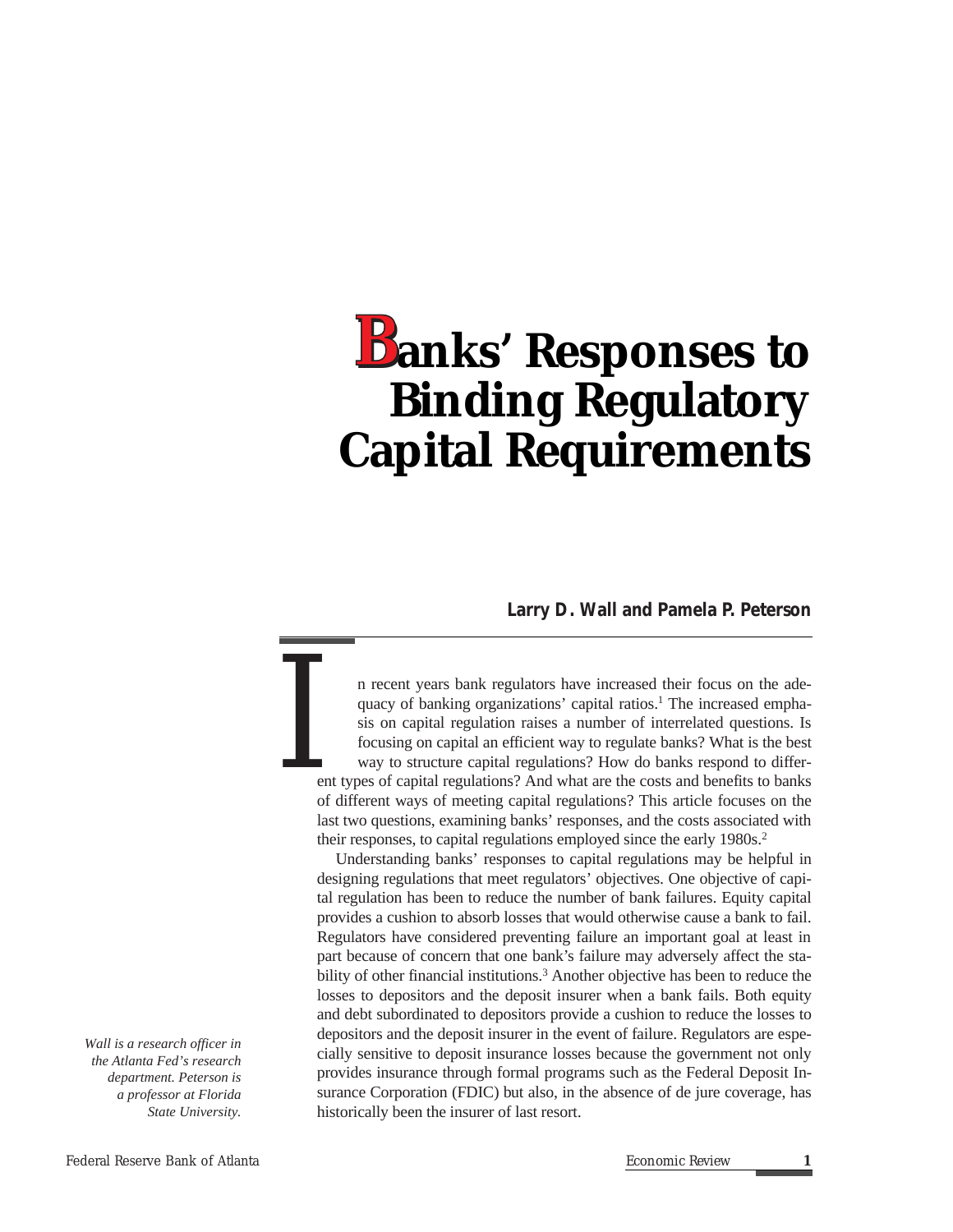While U.S. bank regulators have been refining their approach to capital regulation since the early 1980s (see Table 1), this is not to say that they were previously uninterested in banks' capital levels. During the 1970s regulators were concerned about capital, but there were no regulations that specified minimum capital ratios. At the beginning of the 1980s regulators became dissatisfied with many banks' capital ratios, especially those of the larger banking organizations.4 As a result, U.S. regulators specified minimum numerical capital-to-asset ratios for almost all banks in 1981; the remaining banks were required to raise their capital-toasset ratios and were brought under numerical standards in 1983.<sup>5</sup>

The banking industry increased its capital ratios in the years after the 1981 guidelines were adopted. However, the simplistic use of total assets as a risk measure became questionable as banks adjusted their portfolios. Given regulators' concern with preventing failure and protecting the deposit insurer, an appropriate measure of capital adequacy would measure a bank's ability to absorb losses from its portfolio without failing or imposing substantial costs on the deposit insurance agency. During the 1980s, however, banks reduced their investment in high-liquidity, low-return assets and increased their exposure in potentially risky off-balance-sheet transactions, such as letters of credit and over-the-counter derivatives. Thus, capital-to-totalasset ratios that may have been adequate in the early 1980s were likely becoming less adequate later in the decade. As a consequence, the United States, along with other industrialized countries, adopted risk-based capital standards in 1988 that took full effect in 1992.6 These standards, often referred to as the Basle Agreement, established capital ratios that are dependent on banks' overall exposure to credit risk. Bank supervisors are engaged in on-going efforts to incorporate other forms of risk—for example, standards for market risk were recently adopted.

In response to concerns regarding the thrift bailouts of the 1980s and the potential for a similar bailout of banks, Congress passed the FDIC Improvement Act (FDICIA) in 1991. FDICIA made a number of changes that were intended to reduce taxpayers' and

| rable 1<br>Overview of Major Changes in Capital Regulation, 1981 to 1996 |                                                                                                                                                                                                                                                                                                                                                                                        |
|--------------------------------------------------------------------------|----------------------------------------------------------------------------------------------------------------------------------------------------------------------------------------------------------------------------------------------------------------------------------------------------------------------------------------------------------------------------------------|
| 1981                                                                     | The Federal Deposit Insurance Corporation (FDIC) sets numeric guidelines for all the banks it regulates.                                                                                                                                                                                                                                                                               |
| 1981                                                                     | The Office of the Comptroller of the Currency (OCC) and Federal Reserve divide banks into three cate-<br>gories: community, regional, and multinational (the seventeen largest banking organizations). Numeric<br>guidelines are set for the community and regional banks. No standards are set for the multinational banks,<br>but they are encouraged to raise their capital ratios. |
| 1983                                                                     | The OCC and Federal Reserve impose the regional bank numeric guidelines on multinational banks.                                                                                                                                                                                                                                                                                        |
| 1985                                                                     | The FDIC, OCC, and Federal Reserve establish a common set of capital guidelines that apply to all bank-<br>ing organizations.                                                                                                                                                                                                                                                          |
| 1990                                                                     | Interim risk-based capital guidelines take effect for all banking organizations. The risk-based guidelines<br>are supplemented with leverage guidelines.                                                                                                                                                                                                                               |
| 1991                                                                     | The FDIC Improvement Act, which establishes five capital categories, is passed. Regulators are given a<br>menu of mandatory and optional enforcement actions they may undertake as a bank's capital ratios de-<br>cline. Regulators ultimately define the categories both in terms of risk-based and leverage ratios.                                                                  |
| 1992                                                                     | Final risk-based capital guidelines take effect for all banking organizations. The risk-based guidelines are<br>still supplemented with leverage guidelines.                                                                                                                                                                                                                           |

**Table 1**

Note: The table provides only a broad overview of bank capital regulation. Numerous refinements in the measures of both capital and risk exposure occurred during this period. For more detailed discussions of the evolution of capital regulations, see Alfriend (1988), Gilbert, Stone, and Trebing (1985), Keeton (1989), and Wall (1989, 1993).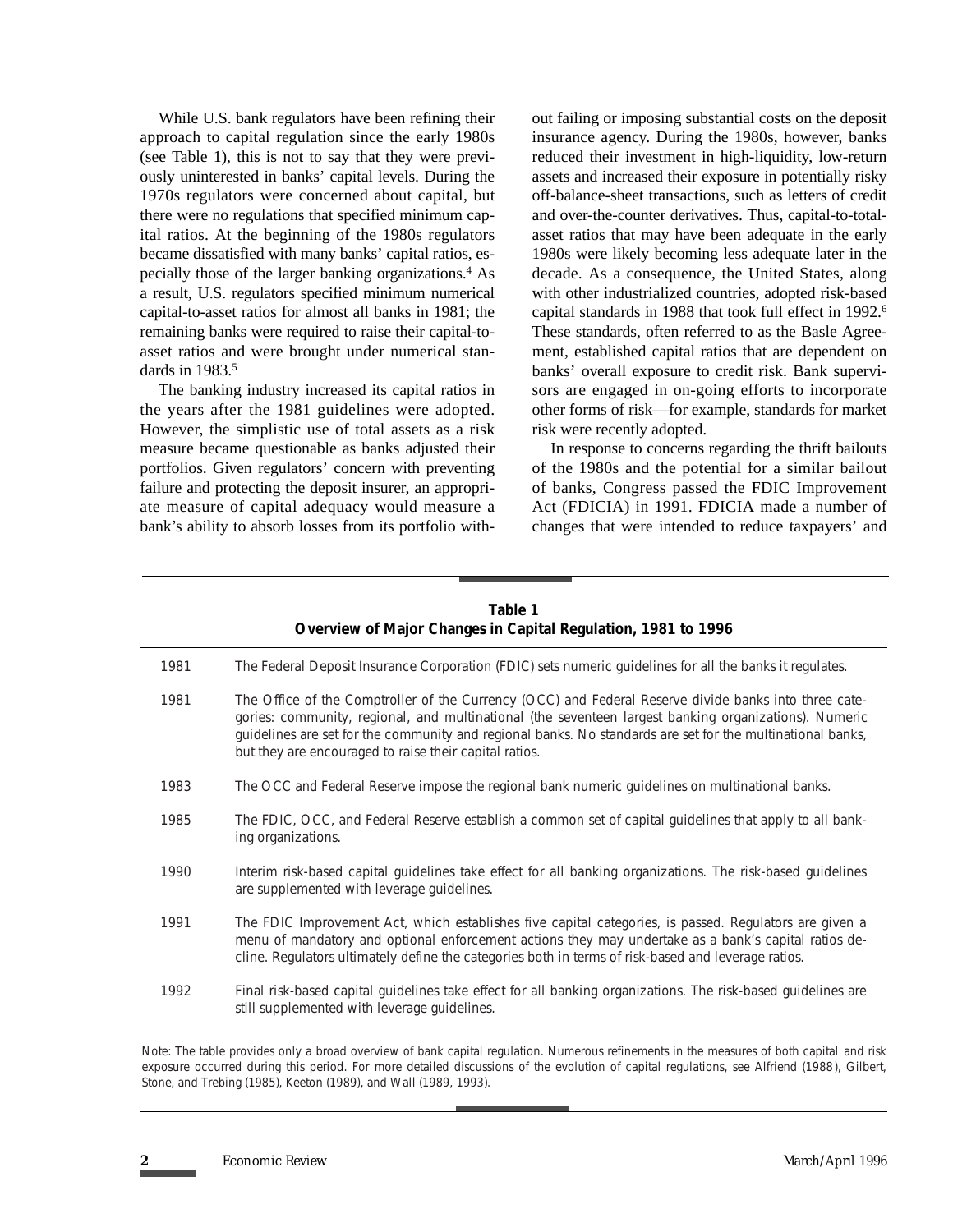the government's exposure to problem financial institutions.7 Among these changes are provisions for prompt corrective action that impose increasingly strict limits on banks as their capital ratios decline. The act provides a classification system with five tiers based primarily on banks' capital ratios, with the lowest tier having a capital-to-assets ratio of less than 2 percent. Regulators are strongly encouraged to close any bank falling into the lowest tier if the bank is unable to raise its capital ratio within ninety days of falling below 2 percent.

The combined effect of the Basle Agreement and FDICIA is to make capital ratios one of the primary measures, for regulatory purposes, of U.S. banks' financial condition. Banks may not respond to these regulations if the regulations are not binding or if the costs of meeting the regulations are greater than the benefits. If banks do respond, they generally do so in one of two ways. A bank may increase its capital ratios as measured under the regulatory standards without reducing either the probability that the bank will fail or the losses to depositors and the deposit insurance agency if the bank fails. This first general category of response will be referred to hereafter as cosmetic changes to the capital ratio. One way for a bank to make cosmetic improvements in its capital ratios would be to reduce its total assets to improve its capital-toassets ratio while increasing portfolio risk by increasing the proportion of risky assets, as appeared to be happening in the early to mid-1980s. The other way of making cosmetic changes is to exploit differences between capital as measured for regulatory purposes and the bank's true economic capital. A bank may exploit these differences by (1) selling assets that have appreciated in value (but not those with reduced value) to increase capital measured by regulatory accounting, even if this action sometimes reduces the bank's economic capital, and (2) refusing to recognize substantial reductions in the market value of assets.<sup>8</sup>

A second general response to capital regulations would be to increase measured capital ratios in a way that also reduces the probability of failure and the expected losses to depositors and the deposit insurer if the bank should fail. Examples of this type of response include reducing risk exposure and increasing the capital base without taking offsetting measures that increase risks.

Studies of the theoretical determinants of bank capital levels suggest that taxes, deposit insurance, bankruptcy costs, and managerial incentives may play a significant role in determining the optimal level of bank capital. Further, theory suggests that attempts to

raise new capital via stock issues could be costly to shareholders because such efforts signal that management has adverse news about the bank.

Empirical evidence on the effectiveness of capital regulation suggests that regulations have had a significant impact on most banks' capital ratios in the period since the 1981 numeric guidelines were imposed. Part of the increase in capital for some banks during at least part of this period appears to have been the result of cosmetic changes. Some theories and empirical evidence suggest that certain banks respond to higher capital ratios by increasing their risk exposure. However, none of the empirical evidence suggests that banks increased their portfolio risk exposure by so much that it more than offset the reduced risk from higher capital. The evidence also suggests that banks may have increased their regulatory capital by selling appreciated assets and delaying the recognition of losses.

Banks also have responded to the regulation by reducing their risk exposure and increasing their capital. Banks reduced their risk exposure via loan sales and perhaps by refusing to make new loans while allowing existing loans to be repaid. Further, banks issued new equity to help meet the regulatory guidelines even though these issues often reduced the price of existing shares, as predicted by some theories.

The next sections of this article review the theoretical determinants of changes in capital and the effectiveness of capital regulation. The article then considers the literature on cosmetic changes to capital ratios and on responses that increase the risk cushion.

#### *D***eterminants of Capital Strategy**

In evaluating its capital position, a bank must consider both the static costs associated with any given capital ratio and the dynamic costs associated with adjusting it. The static costs, and possibly the dynamic costs, depend in part on the penalties regulators impose for inadequate capital ratios. Banks are similar to other corporations, however, in that they are subject to a variety of nonregulatory costs associated with the level and changes in their capital position.

Bank regulators have long considered the maintenance of adequate capital levels an important element of maintaining banks' safety and soundness. Banks with inadequate levels have been subject to a variety of penalties depending on the size of the deficiency, including (1) more frequent and longer examinations,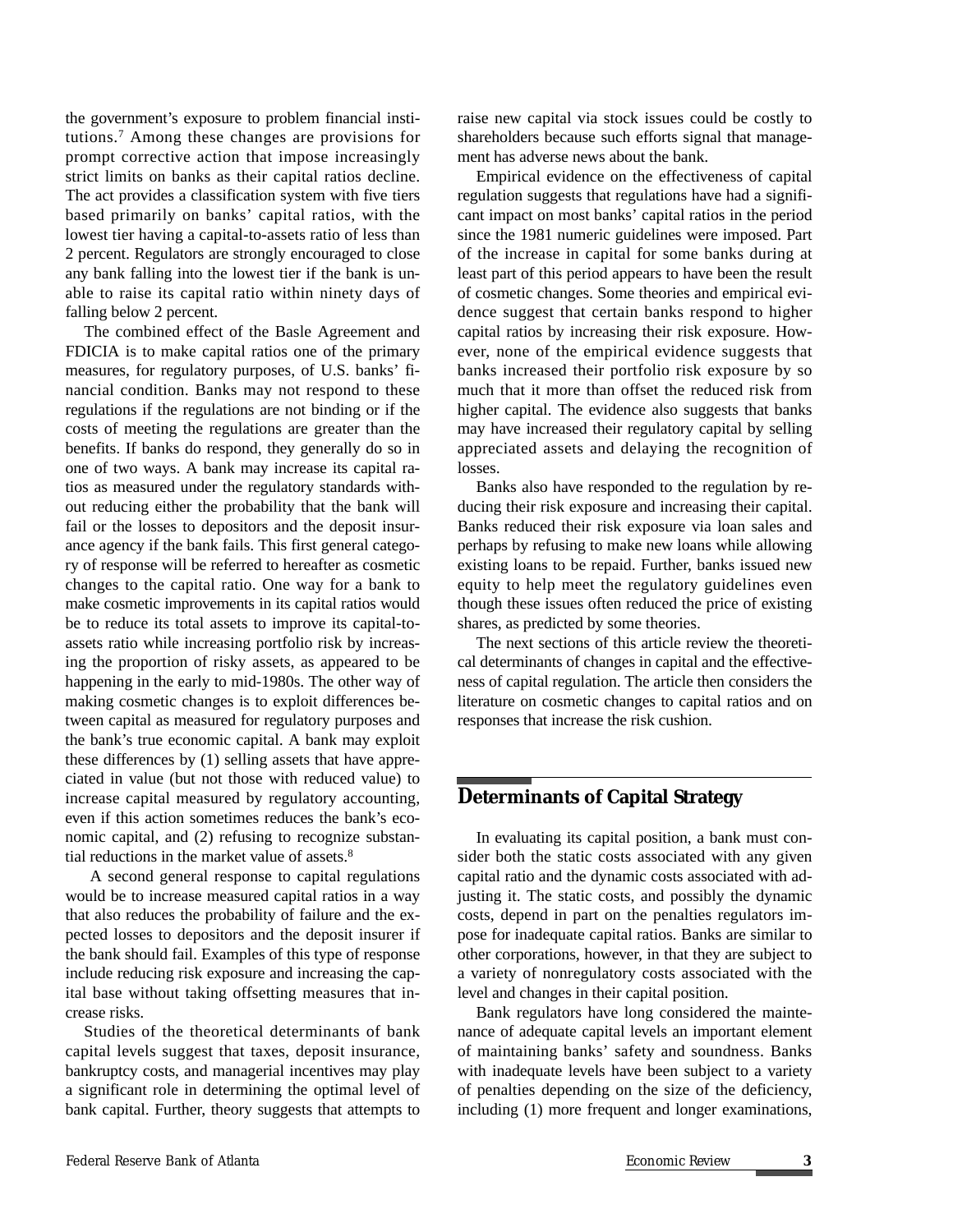(2) moral suasion aimed at senior management and the board of directors, (3) denial of applications to acquire banks, (4) formal agreements with their regulator to raise capital and take other actions (such as suspending dividends until capital reaches acceptable levels), and (5) effectively forcing closure by withdrawing the bank's charter or its deposit insurance.

In addition to these penalties, provisions in FDICIA for prompt corrective action include a series of mandatory and optional penalties to be imposed on banks as their capital level declines. In many ways these provisions are not a dramatic change because they do not supply many new penalties and they continue to allow regulators to exercise substantial discretion in imposing penalties. In another sense, however, prompt corrective action is a significant change in that it reduces the potential for regulators to exercise forbearance for undercapitalized banks. Regulators are now required to specify a series of ranges of capital ratios and then choose from a menu of potential penalties associated with each range. Further, FDICIA mandates the development of risk-based insurance premiums, and a bank's capital level is currently one of the two determinants of the risk premium's size.

The regulatory pressure on banks to maintain capital levels is one-sided; regulators will protest capital ratios that are too low, but they virtually never complain about excessively high capital ratios. Market forces, however, could potentially impose varying costs based on both the level of a bank's capital and changes in the bank's capital structure. The theoretical starting point for analyzing market forces is Franco Modigliani and Merton H. Miller's (1958) demonstration that a firm's capital structure (the choice of its debt-to-equity ratio) does not affect its value in perfect markets. An implication of this model is that securities prices are an unbiased estimate of their intrinsic value and, hence, the timing of a sale and the type of security sold by the firm do not affect the value of the firm. Modigliani and Miller established not only the conditions under which capital structure is irrelevant but also conditions under which capital structure may be relevant.9

Building on a variety of studies analyzing nonfinancial corporations' optimal capital, Yair E. Orgler and Robert A. Taggart Jr. (1983) developed a market model of optimal capital structure for banks.10 In their model, lower capital ratios provide banks with more favorable tax treatment and an increase in the value of their deposit insurance. Offsetting these benefits of lower capital ratios are the (eventual) diseconomies of scale in producing deposit services and the dead-

weight costs of bankruptcy that are partially borne by the banks' owners. $^{11}$  Mark J. Flannery (1994) argued that agency costs also may be an important determinant of bank capital structures.12 Lower capital ratios impose desirable limits on management and reduce the need for shareholder monitoring. Conversely, lower ratios increase the incentives for bank shareholders to have managers undertake riskier projects and to reject some low-risk investments. These costs of reduced capital may be mitigated, Flannery argued, by having the bank issue deposits with very short maturities so that debtholders may take effective action if the bank adopts a high-risk investment strategy. Thus, Flannery contended that banks should issue very short-term debt and maintain low capital ratios (although they would not necessarily be undercapitalized by regulatory standards).

Ronald E. Shrieves and Drew Dahl (1992) and Joseph P. Hughes and Loretta J. Mester (1996) pointed to another agency problem that may influence banks' capital structure—managerial risk aversion. Most individuals are thought to be risk-averse, and there is no good reason for thinking that bank managers are more risk-averse than the average shareholder. However, bank managers have proportionately far more of their total wealth (including human capital) invested in their bank than do most shareholders, and, as a consequence, managers have more to lose from the bank's failure. Thus, bank managers may choose higher capital levels, given their risk exposure, than would be optimal from a shareholder's perspective. Hughes and Mester estimated bank cost functions that allowed for managerial risk aversion and found support for this hypothesis.

An implicit assumption of the static trade-off models of capital structure is that the cost of adjusting a bank's capital structure is zero. Recent work that focuses on information asymmetries between managers and investors has suggested, however, that the process of adjusting the capital ratio may convey important information to shareholders. An important part of the analyses of information asymmetries has focused on the issuance of new securities by corporations. Stewart C. Myers and Nicholas S. Majluf (1984) examined a firm's decision to issue debt or equity and concluded that the announcement to issue equity conveys negative information to the market about the firm's value. That is, a firm issues stock when its stock price is higher than management believes is the firm's intrinsic value and issues debt otherwise. Myers and Majluf's model suggests that firms generally prefer to issue debt rather than equity. Their hypothesis, stated in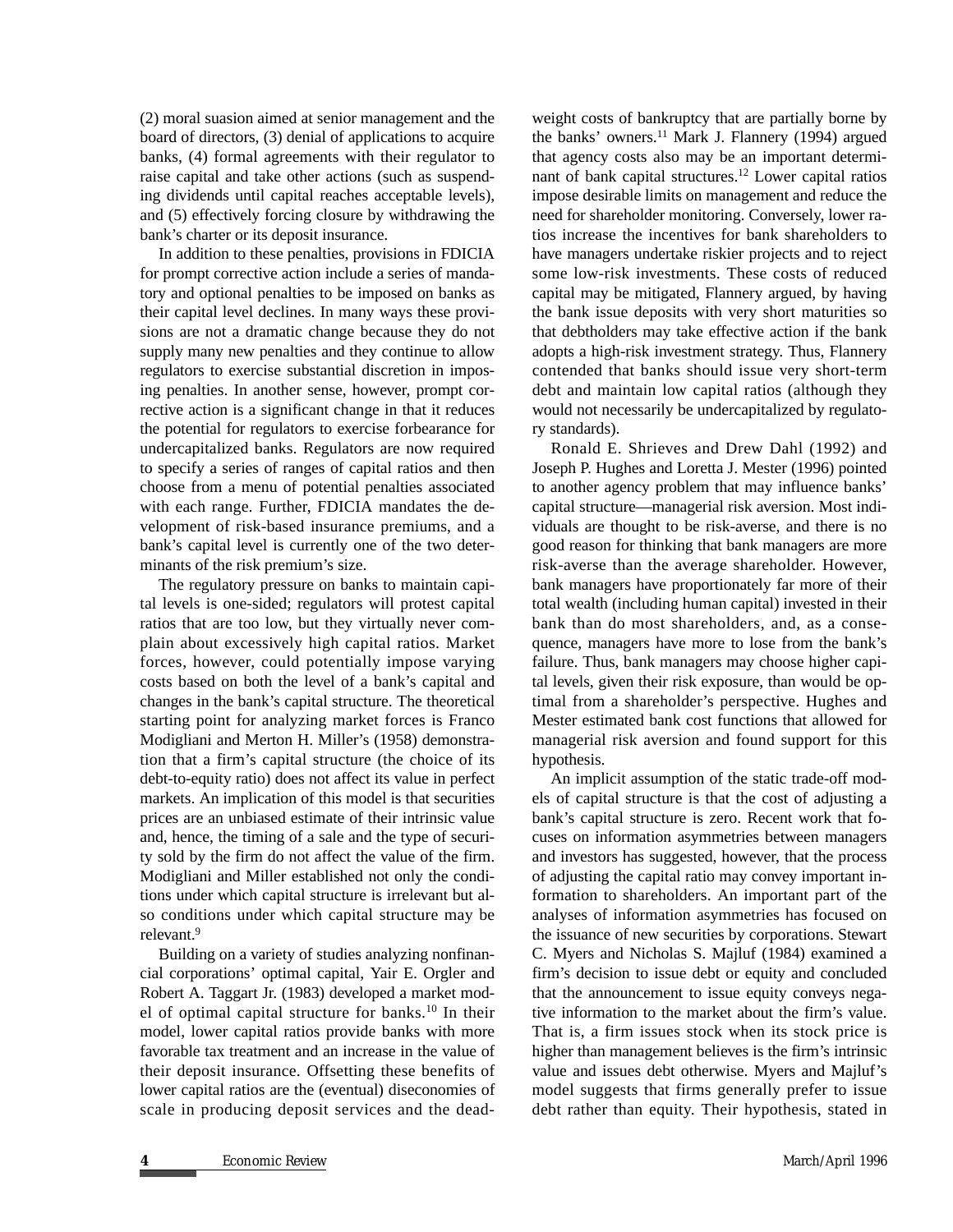general terms, is that actions implying that future earnings will be sufficient to generate adequate capital are a positive signal to shareholders while actions that imply future earnings will be insufficient are a negative sign. Their model approach has been extended to develop hypotheses about other methods of maintaining or raising capital ratios such as recognizing gains on appreciated assets—methods that do not include equity issuance.

Thus, theory suggests a variety of benefits and costs to shareholders associated with higher capital ratios. These benefits include a reduction in taxes, an increase in the value of deposit insurance, and an increase in bank managements' incentive to operate efficiently. The costs include increased dead-weight costs of bankruptcy, diseconomies of scale in producing deposit services, and incentives to take on excessive risk. Theory also suggests that the optimal level of capital from the managers' perspective may be higher than that desired by shareholders if managers are riskaverse. In addition, banks may not always be at their optimum level of capital if adjusting capital ratios is costly. Announcements of new capital issues may be viewed by the market as an adverse signal about the issuing bank's value and hence lead to a decline in the price of the bank's stock.

#### *D***o Banks Respond to Capital Regulation?**

The question of whether banks respond to capital regulation hinges on two issues: Are regulatory capital requirements above those that the market would require for at least some banks? And are the penalties for falling below the regulatory guidelines large enough to induce banks to raise their capital ratios? For the purposes of this analysis, the relevant market requirement is not the standard that would be imposed in the absence of any government intervention but, rather, that which the market would require given the regulatory safety net that has been extended to banks, as noted by Allen N. Berger, Richard J. Herring, and Giorgio P. Szegö (1995). Empirical analysis of this issue may be divided into three periods: prior to the 1981 numeric capital standards, from 1981 to the passage of FDICIA in 1991, and post-FDICIA.

Several studies—Sam Peltzman (1970), John J. Mingo (1975), Alan J. Marcus (1983), and Dietrich J. Kimball and Christopher James (1983)—examined the effectiveness of capital regulations in the period before

numeric standards were adopted in 1981. Their results, though mixed, tend to indicate that regulators were ineffective in influencing banks' capital ratios. A problem with interpreting these studies' results is that the regulatory requirements for any given bank organization were set on a case-by-case basis and the factors used to evaluate capital adequacy were likely to be highly correlated with those used by the market. A second problem is that the regulatory penalties associated with varying levels of capital inadequacy were not transparent.

The numeric capital standards imposed on most banks in 1981 gave outside observers (that is, anyone lacking direct access to supervisory reports) a clearer picture of regulatory expectations but failed to clarify the penalty function.<sup>13</sup> Dilip K. Shome, Stephen D. Smith, and Arnold A. Heggestad (1986) raised doubts about whether the 1981 standards were binding. For their sample of ninety-nine bank holding companies, the companies' market value was significantly positively related to their book-equity-to-total-asset ratio in 1981-82. However, this relationship became insignificant in 1983.

Michael C. Keeley's (1988) analysis suggests that the 1981 regulatory standards were effective in causing large bank holding companies with inadequate capital to raise their capital ratios. Keeley divided his sample into capital-sufficient banks (those that met the 1985 capital standards in 1981) and capital-deficient banks (those not meeting the 1985 standards in 1981). He showed that the capital-deficient banks raised their ratios during the 1982-86 period so that almost all met the standards by the end of the period.

A problem with analyzing Keeley's results is that the pressure for higher capital ratios could have come from regulators, as Keeley suggests, but it could also have come from market pressures, as Shome, Smith, and Heggestad's results imply. C. Sloan Swindle (1995) attempted to separate the relative roles of the market and regulators using the regulators' private capital adequacy ratings obtained from Thomas F. Cargill's (1989) study. Swindle's results suggest that banks with lower regulatory capital ratings have higher expected increases in their primary capital ratios. How successful Swindle was in separating market and regulatory effects depends on the degree to which the regulatory ratings contain private information that is not available to the market.14

In an attempt to sort out the relative importance of regulators and the market, Larry D. Wall and David R. Peterson (1987, 1988) estimated a pair of equations that allow for separate market and regulatory influence.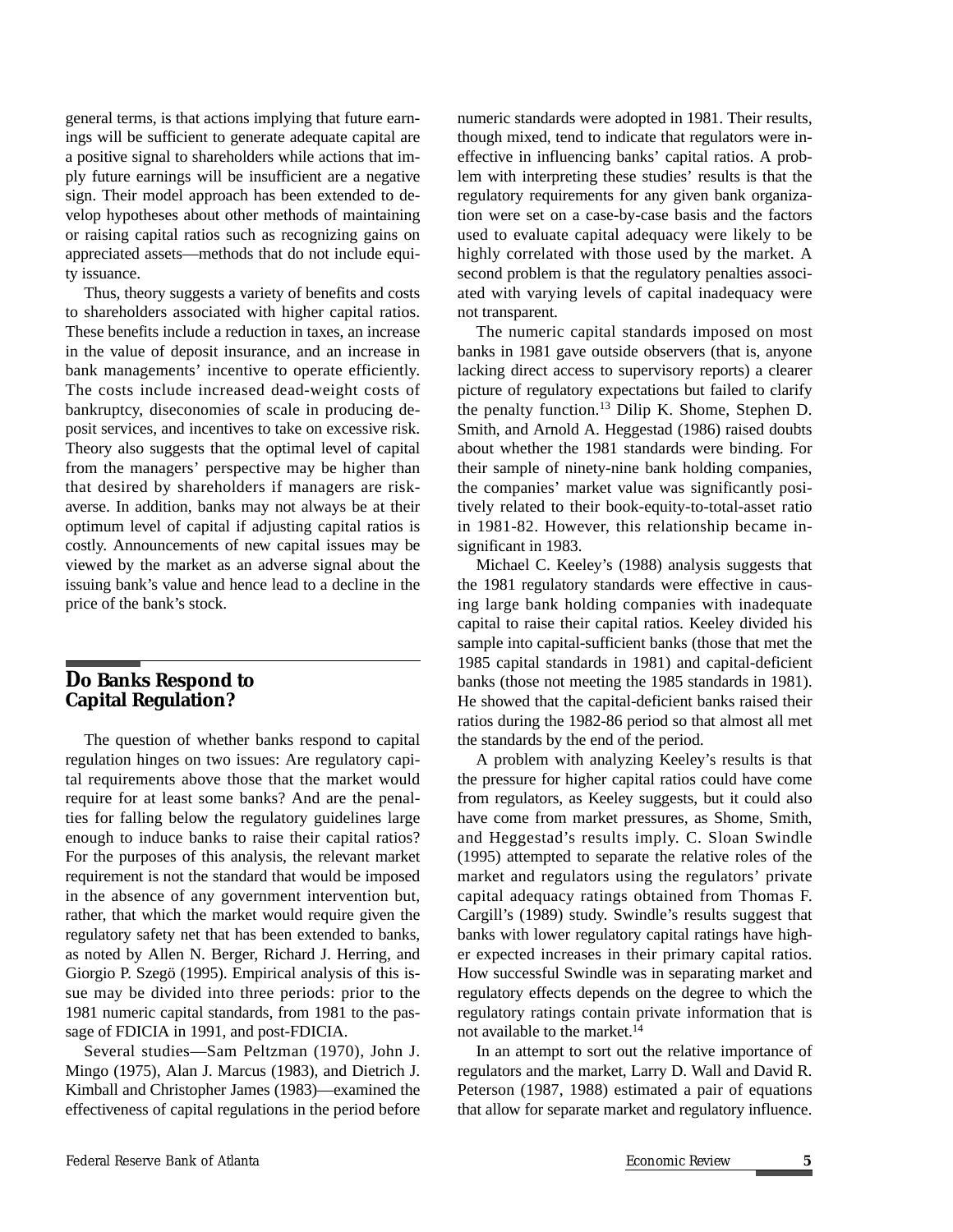They assumed that either the market or regulators exercise a binding influence on any individual banking organization but that determining which influence is binding is an empirical question for any given organization. The two equations assume that a change in the capital ratio is a function of the difference between the optimal and the existing capital ratio. The market and regulatory equations were estimated simultaneously using a disequilibrium estimation technique that provides estimates not only of the equation parameters but also of the probability that capital changes at each bank are best explained by the market model. Wall and D. Peterson's (1987) results for bank holding companies suggested that most of them came from the regulatory regime (that is, their capital changes are best explained by the regulatory model) during the 1982-84 period. In their 1988 study, results for the lead banks of large bank holding companies also suggested that regulatory standards were binding for most banks between 1982 and 1984.15

The late 1980s and early 1990s saw several potentially important changes that may have increased both regulatory and market pressure on banks to maintain high capital ratios. The adoption of risk-based standards in 1988 saw increased regulatory interest in banking organizations' off-balance-sheet activities. The passage of FDICIA in 1991 clarified the penalties for banks with inadequate regulatory capital ratios. However, other developments may have led to increased market pressure. The FDIC's resolution of some large failed banking organizations forced some nondeposit creditors to absorb losses that led to increased risk premiums on their subordinated debt, according to Flannery and Sorin M. Sorescu (1996). Further, FDICIA called for the least costly resolution of failed banking organizations; that requirement has been taken to imply that the FDIC should not extend de facto deposit insurance to deposits over the de jure coverage level of \$100,000.

To help clarify the relative roles of the market and regulators in the 1988-92 period, Wall and D. Peterson (1995) updated their prior disequilibrium analysis of changes in capital ratios, which assumed that the leverage ratio was the binding constraint rather than the risk-based capital ratios. Their results continued to show that the regulatory standards are binding for the majority of bank holding companies.

Thus, available evidence indicates that regulators have had significant influence on the capital ratios of a large proportion of banking organizations in the period since 1981. The next two sections look at the evidence on the extent to which these increases were merely cosmetic and the different ways that banks could provide real increases in their capital cushion.

### *C***osmetic Responses to Capital Regulation**

Cosmetic changes in bank capital ratios are possible because the measures of both capital and risk are imperfect proxies for the economically relevant variables. Regulators cannot construct perfect measures as long as bank managers have private information about the value or risk of their portfolios. However, even granting the impossibility of perfect measures, the crudeness of current measures offers substantial opportunities for cosmetic improvements in capital ratios. Capital-to-totalasset measures (leverage standards) are easily defeated by reducing low-risk, high-liquidity assets and substituting a smaller quantity of higher-risk, lower-liquidity assets. The existing risk-based standards are slightly more sophisticated, but numerous flaws remain: The standards (1) require that most consumer and commercial loans carry the same risk weighting and do not allow for differing quality within asset classes, (2) do not explicitly incorporate any charge for most noncredit risks such as interest rate risk, and (3) do not explicitly take account of diversification across different types of risk or even across different credit risks. The opportunities for increasing regulatory capital arise because capital is measured using accounting conventions rather than accurate measures of true economic values. Yet a bank's economic capital will determine its longrun viability and the amount of losses to depositors and deposit insurers in the event of failure. Banks can exploit accounting conventions by accelerating the recognition of gains on assets with market value greater than book value while slowing the recognition of losses on assets with market value less than book value.

**Changing Measured Risk.** Banks may effectively offset an increase in the capital ratios used by regulators by increasing their risk exposure as long as their bank managers have private information that is unobservable to regulators about the riskiness of their credit customers or any of their other risk exposures. Whether bank shareholders would benefit from such risk-increasing activities has been the subject of an ongoing debate. 16

Yehuda Kahane (1977), Michael Koehn and Anthony M. Santomero (1980), and Daesik Kim and Santomero (1988) showed that an increase in the required equity-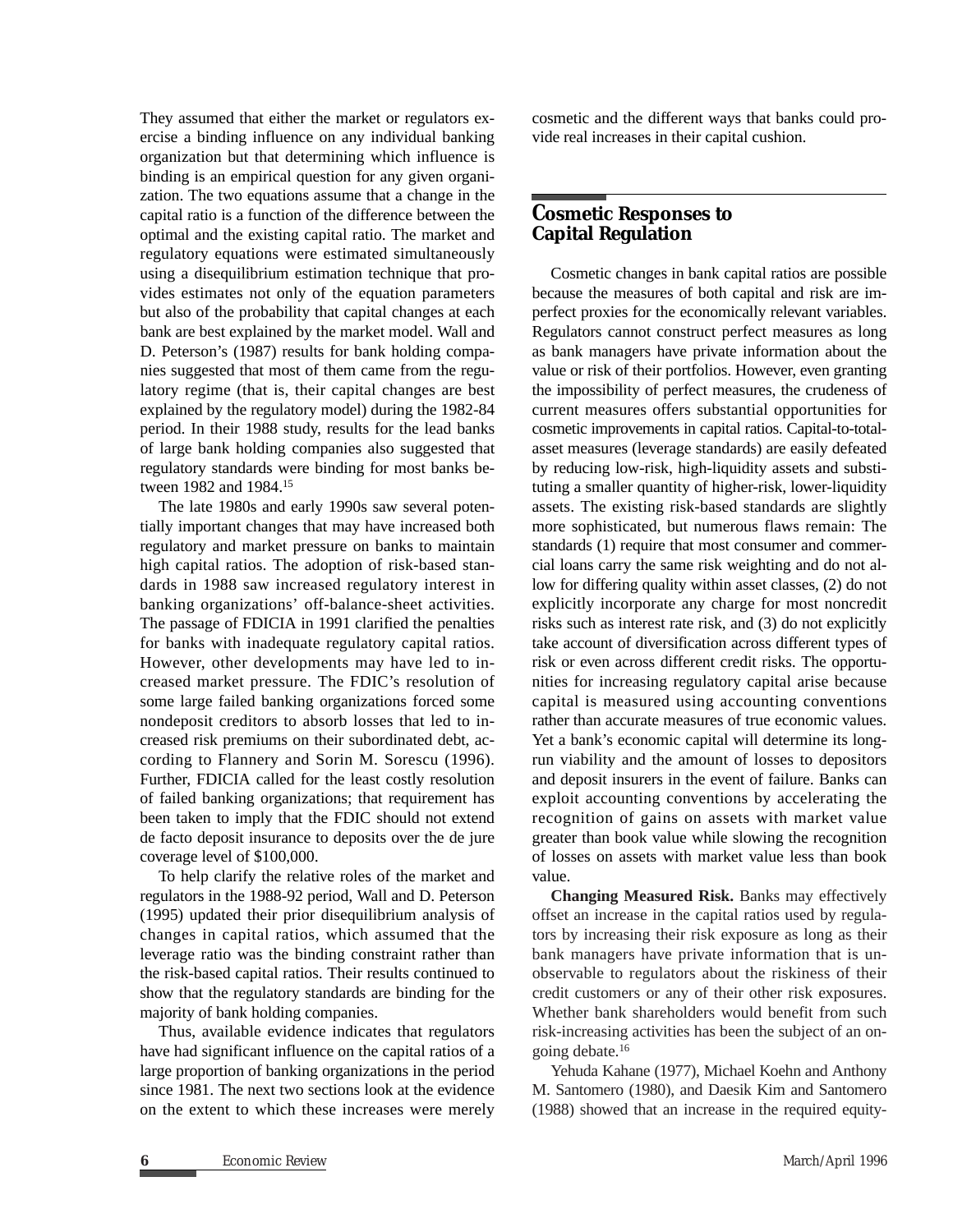to-total-asset ratio by regulators may induce an increase or decrease in the portfolio risk taken by a bank. The rise in portfolio risk exposure may only partially offset an increase in capital or it may more than fully offset the increase so that the bank becomes riskier.

In a pair of studies, Frederick T. Furlong and Keeley (1989) and Keeley and Furlong (1990) argued that the framework used in prior studies is inappropriate. The problem is that the prior studies took the expected cost of deposits as a constant that is independent of the bank's capital position or risk. At first this assumption might seem reasonable given that deposits are insured and deposit insurance premiums could not be riskbased by law at that time. The assumption of independence is wrong, however, because it ignores the states in which the bank fails and the FDIC pays for the deposits. When the model was adjusted so that the cost of deposits is a decreasing function of the risk of failure (because the FDIC pays depositors when the bank fails), then the results of prior studies did not hold. Banks' incentive to take more risk is greatest at low capital levels, and the incentive decreases as capital increases. One important limitation of these two studies is that banks continue to have an incentive to maximize risk in their models; an increase in capital merely reduces the magnitude of the gains from risk-taking.

Gerard Gennotte and David Pyle (1991) incorporated an adjustment for the value of deposit insurance as suggested by Keeley and Furlong but also allowed for the expected return on an asset to decrease as a bank increases its holdings. Gennotte and Pyle found that if an interior optimum for size and risk exists, then a rise in capital levels will lead to increased investment in the risky asset and a greater probability of failure. Robert B. Avery and Berger (1991) argued that, even if Gennotte and Pyle's results for increased risk of default hold, the expected losses to the deposit insurer are decreasing in the absence of dead-weight liquidation costs of failure or extreme assumptions about the distribution of asset returns.

Sarah B. Kendall (1991) pointed out that other models of banks' incentive to take risk assume that only two end-of-period states are possible: (1) the bank is solvent and hence incurs no penalty or (2) the bank is insolvent and is closed. She noted that a bank could remain solvent but so undercapitalized that it incurs a regulatory penalty. She found that an increase in regulatory capital requirements has an ambiguous impact on its incentive to take more risk depending on its financial condition.

Paul S. Calem and Rafael Rob (1996) developed a model of changes in banks' asset choice and capital ra-

tios. They then simulated the model using parameters estimated over the 1984-93 period. They first considered bank behavior given a constant deposit insurance premium. In this case they found a U-shaped response of bank risk-taking in response to higher capital requirements. Severely undercapitalized banks take more risk in an attempt to return to adequate capital. Banks with minimally adequate capital reduce their risk exposure to reduce the risk that losses will cause them to be undercapitalized. Well-capitalized banks increase their risk exposure to offset the increase in capital. The effect of higher risk-based capital requirements depends on how strong the response of the requirements is to risk (how stringent the requirements are in their terminology). If higher risk-based requirements are not too stringent, they act like higher standards that are not risk-adjusted. However, more stringent standards will reduce portfolio risk. Finally, Calem and Rob considered an ex post penalty for taking losses in the form of ex post risk-based insurance premiums. They found that risk-related premiums had the effect of increasing the range of capital values over which undercapitalized banks took more risk. The risk-related premiums had no impact on better-capitalized banks.

While the theoretical evidence is mixed, the empirical evidence generally suggests that higher capital standards may be at most partially offset by increased risk but do not increase the probability of failure. Shrieves and Dahl (1992) found that, for commercial banks with assets of more than \$100 million during the 1983-87 period, an increase in capital is associated empirically with an increase in risk. Their evidence suggests that this relationship is true even for banks for which the regulatory capital ratios are not binding; however, this finding suggests that bank managers may be varying risk and leverage to hit some target for variability of equity. Mark E. Levonian (1992) found similar evidence that bank holding companies with traded options in the late 1980s showed both increased asset risk and capital, resulting in little change in the FDIC's expected losses.

Evidence against the hypothesis that higher capital levels lead to an increase in risk comes from two types of studies: studies of bank failures and studies of banks' involvement in off-balance-sheet activities. Berger, Herring, and Szegö (1995) summarized the findings of the bank failure literature concerning bank capital: "Virtually every bank failure model finds that a higher equity-to-asset ratio is associated with a lower future probability of failure."

Off-balance-sheet items are relevant to the issue of how banks respond to higher capital levels because the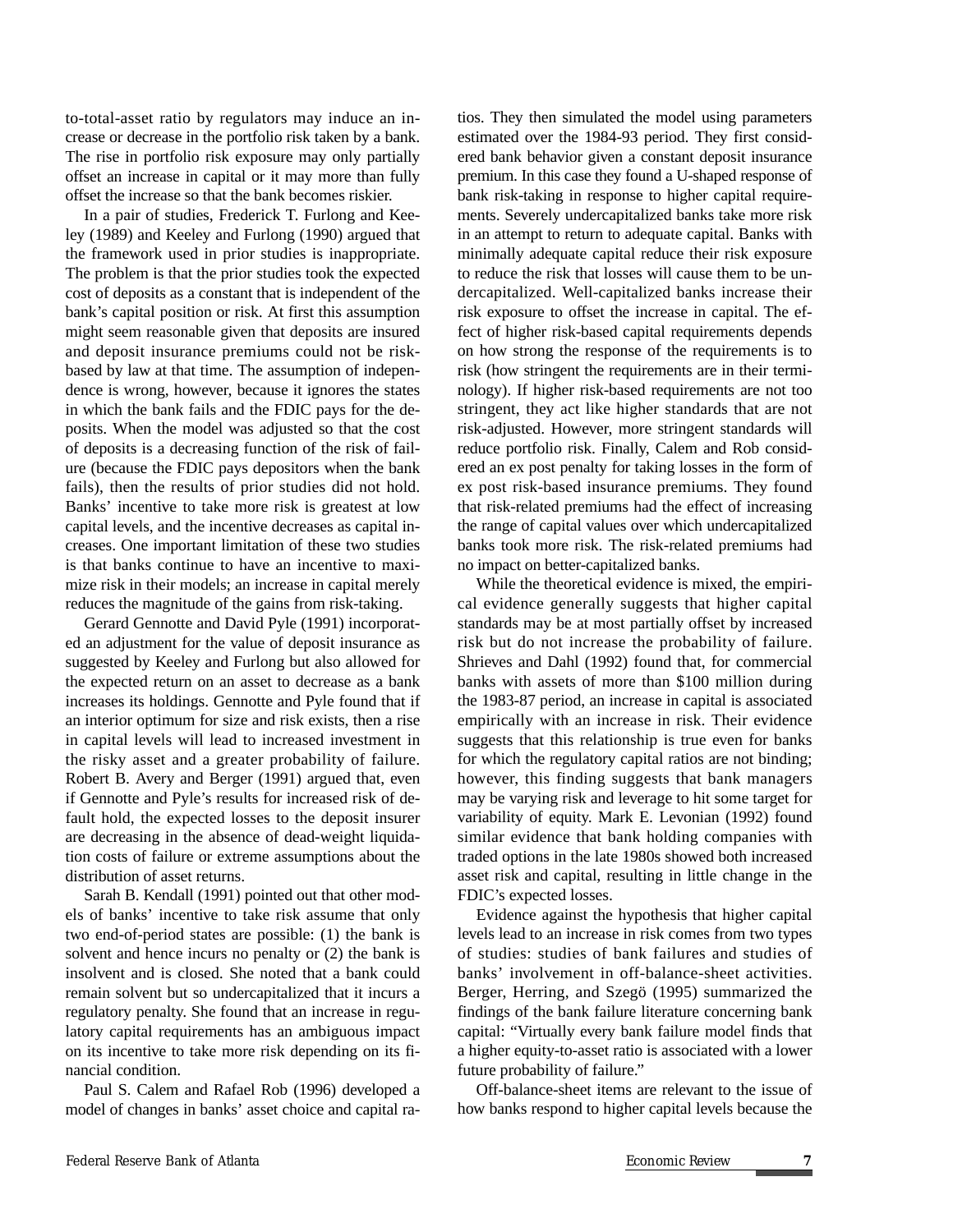1981 capital standard did not incorporate off-balancesheet items. Banks seeking to offset the 1981 capital requirements via higher risk could do so by substituting off-balance-sheet items for on-balance-sheet items. Julapa Jagtiani, Anthony Saunders, and Gregory Udell (1995) found that changes in the capital requirements for banks have no consistent impact on the diffusion of off-balance-sheet activities. One caveat in interpreting the analysis of off-balance-sheet activities is that these activities may themselves create countervailing pressure for better capitalization. That is, in almost all cases, banks create a contingent liability to their customers that is valuable to the customers only if the bank can meet any obligation that arises from the offbalance-sheet transaction. Given that off-balance-sheet

*In evaluating its capital position, a bank must consider both the static costs associated with any given capital ratio and the dynamic costs associated with adjusting it.*

> items are not covered de jure by deposit insurance, bank customers have an incentive to price their offbalance-sheet transactions in a way that reflects the risk that the bank's capital will ultimately be inadequate. G.D. Koppenhaver and Roger D. Stover (1991) found that capital and stand-by letters of credit are jointly determined, with higher levels of the former associated with higher levels of the latter. This result is consistent with the hypotheses that banks offset higher regulatory capital requirements by taking more risk and that off-balance-sheet customers demand higher capital ratios.

> **Recognizing Changes in the Market Value of Assets.** At any given time, a bank is likely to have some assets that have appreciated in value from their original acquisition cost and others that have declined in value. Yet generally accepted accounting principles (GAAP) and regulatory accounting generally record assets at historic cost rather than at their current market value. Thus, regulatory capital may differ substantially from the economic capital available to support

the long-run viability of a bank and reduce losses should it fail. A bank can boost its regulatory capital by accelerating the recognition of gains or losses for assets by selling them, achieving the effect of marking these assets to market. Further, banks have some discretion in the timing of setting aside reserves for bad loans. Thus, a seemingly low-cost way for a banking organization to maintain or increase its regulatory capital ratios is to avoid recognizing losses on depreciated assets and accelerate recognition of gains on assets that have appreciated in value. 17

Myron B. Slovin, Marie E. Sushka, and John A. Polonchek (1991) recognized the potential for increasing regulatory capital through banks' sale-andleaseback transactions (for example, selling their headquarters building to outside investors and simultaneously leasing back the building) and divestitures. They argued, however, that these transactions may also send a negative signal to the financial markets about the value of existing assets and the bank's future earnings prospect. Banks with favorable information about their future prospects can, at least within certain ranges of regulatory capital ratios, signal their good news by not selling assets but rather waiting for future earnings to boost their capital. Banks with unfavorable information may find the do-nothing strategy too costly and be forced to engage in these transactions or take other action to boost capital. Slovin, Sushka, and Polonchek (1991) studied sale-and-leaseback transactions and divestitures for banking organizations during the period from 1974 to 1988. Prior studies of nonbank sale-and-leasebacks and divestitures had reported significantly positive abnormal returns to the sellers. In contrast, Slovin, Sushka, and Polonchek found significant negative prediction errors for sale-and-leasebacks and insignificantly positive prediction errors for divestitures. These results support their hypothesis that asset sales represent unfavorable information to investors.

In terms of recognizing losses, evidence suggests that banks manage their loan-loss allowance (reserves). If loan-loss reserves depend solely on expected future losses and they summarize all available information, then they alone should be sufficient to predict future loan charge-offs (the writing off of specific loans). Berger, Kathleen Kuester King, and James M. O'Brien (1991) showed, however, that in predicting the current value of charge-offs the information about lagged nonperforming loans adds significantly to that obtained from the loan-loss allowance. Mary Brady Greenawalt and Joseph F. Sinkey Jr. (1988) showed that loan-loss provisions are used for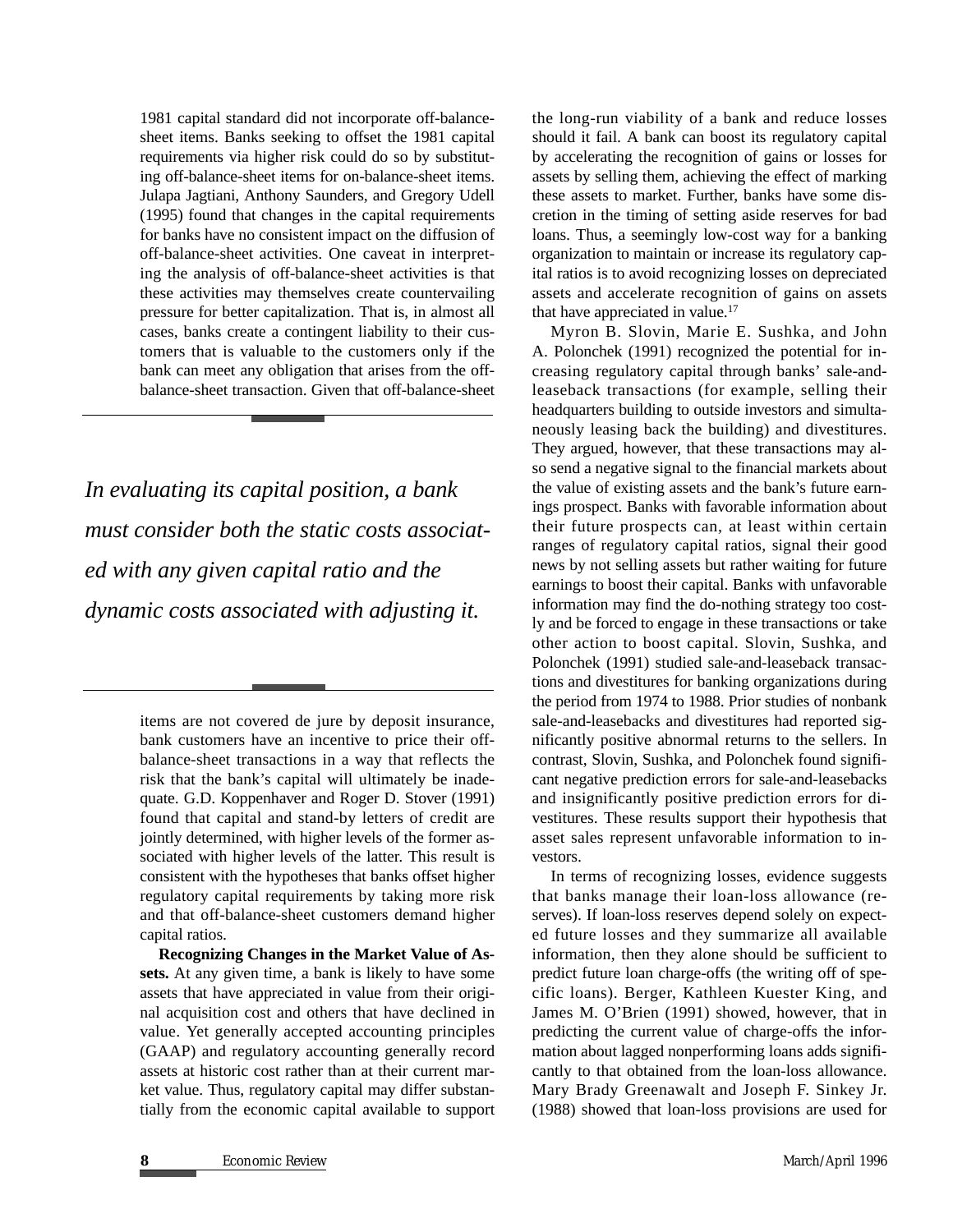income smoothing but did not look at their use for managing capital levels.

One potentially instructive case of banks deferring recognition of reductions in asset values involves banks' loans to Latin America. During the early and mid-1980s a number of large banks experienced a significant reduction in the value of their Latin American loan portfolios, but many of the largest banks did not fully recognize these losses until the late 1980s. Several studies examined the response of bank stock returns to various announcements related to their Latin American loan portfolios. Although securities markets quickly incorporated the implications of various moratoriums and reschedulings into stock returns, the banks took longer to recognize the reduction in values on their GAAP accounting statements.18 Thus, the purpose of the delay was unlikely to have been an attempt to hide the losses from securities markets. Slovin and Subbarao V. Jayanti (1993) provided evidence consistent with concern about capital exposure. They examined banks' excess stock returns around the times of the Mexican debt moratorium (August 19, 1982) and the Bolivian debt moratorium (May 31, 1984). The set of banks with exposure to each of these countries is broken into two groups: (1) those with adequate regulatory capital ratios and (2) those with inadequate capital ratios. Slovin and Jayanti found that banks with inadequate capital suffered significantly more adverse stock return reactions than did banks with adequate capital. Although loan-loss reserves were formally counted as a part of regulatory capital at this time, Slovin and Jayanti interpreted this fact as suggesting that the market believed that banks with inadequate capital would need to issue new capital, cut dividends, or reduce their asset base. James J. Musumeci and Sinkey (1990) reached a similar conclusion for the announcement of the Brazilian experience (February 20, 1987) using market value (but not book value) capital ratios.

Analyzing the recognition of changes in securities values may be especially interesting because securities may have either gains or losses and trade in relatively liquid markets.19 Myron S. Scholes, G. Peter Wilson, and Mark A. Wolfson (1990) examined the recognition of securities gains and losses by a sample of mostly very large banks that are on *Bank Compustat* data tapes. They found evidence that banks with lower capital ratios are likely to have smaller recognized losses or larger recognized gains than banks with higher capital ratios. Mark Carey (1994) examined more than 6,000 commercial banks' sales of securities from their investment portfolios, or gains trading. He found that

most gains trading is done to boost current earnings or to smooth earnings. Relatively few banks appear to engage in gains trading to boost their capital account, and the magnitude of such trading appears to be small. Carey also found little evidence that gains trading increases bank risk. Perhaps one important reason that gains trading is not done to boost capital is revealed in Carey (1992). He found that gains trading does not improve examiners' evaluations of a bank. Indeed, gains trading tends to reduce a bank's CAMEL rating (see note 14). Carey found that gains trading does not have a favorable effect on the firm's stock price. He suggested that gains trading may be motivated by managerial compensation contracts that emphasize accounting earnings, and he provided some weak evidence to support this hypothesis.

**Summary of Cosmetic Changes**. One type of cosmetic change that banks may make to their regulatory capital ratios is to increase their capital but at the same time increase their risk. Whether the increase in risk will more than offset the rise in capital and increase their probability of failure is unclear. The empirical evidence provides some indication that increases in capital are partially offset by greater risk-taking. However, none of the empirical studies indicate that higher regulatory capital requirements actually increase banks' risk of failure or the likely losses to depositors and deposit insurers in the event a bank failed. One potentially useful area for empirical work is to test the hypothesis in Calem and Rob (1996) that a bank's response to higher capital requirements may depend in part on their initial capital ratios.

Another type of cosmetic change involves raising regulatory capital levels in ways that do not increase the market value of capital. Examples of such actions include accelerated recognition of gains (but not losses) via sale-and-leaseback transactions, gains trading with securities, and deferring recognition of loan losses. These actions may sometimes circumvent the regulators. However, some empirical evidence suggests that the market can see through these accounting gimmicks, interpreting them as signs of likely weakness in future earnings and accordingly reducing the stock price of the bank.

Regulators cannot prevent all cosmetic changes to capital ratios, but they should be able to adjust regulatory requirements to offset banks from gaining material improvements through cosmetic changes. In principal, regulators could eliminate all cosmetic changes to equity by requiring mark-to-market accounting. However, Berger, King, and O'Brien (1991) pointed out that market value is an ambiguous concept and some of the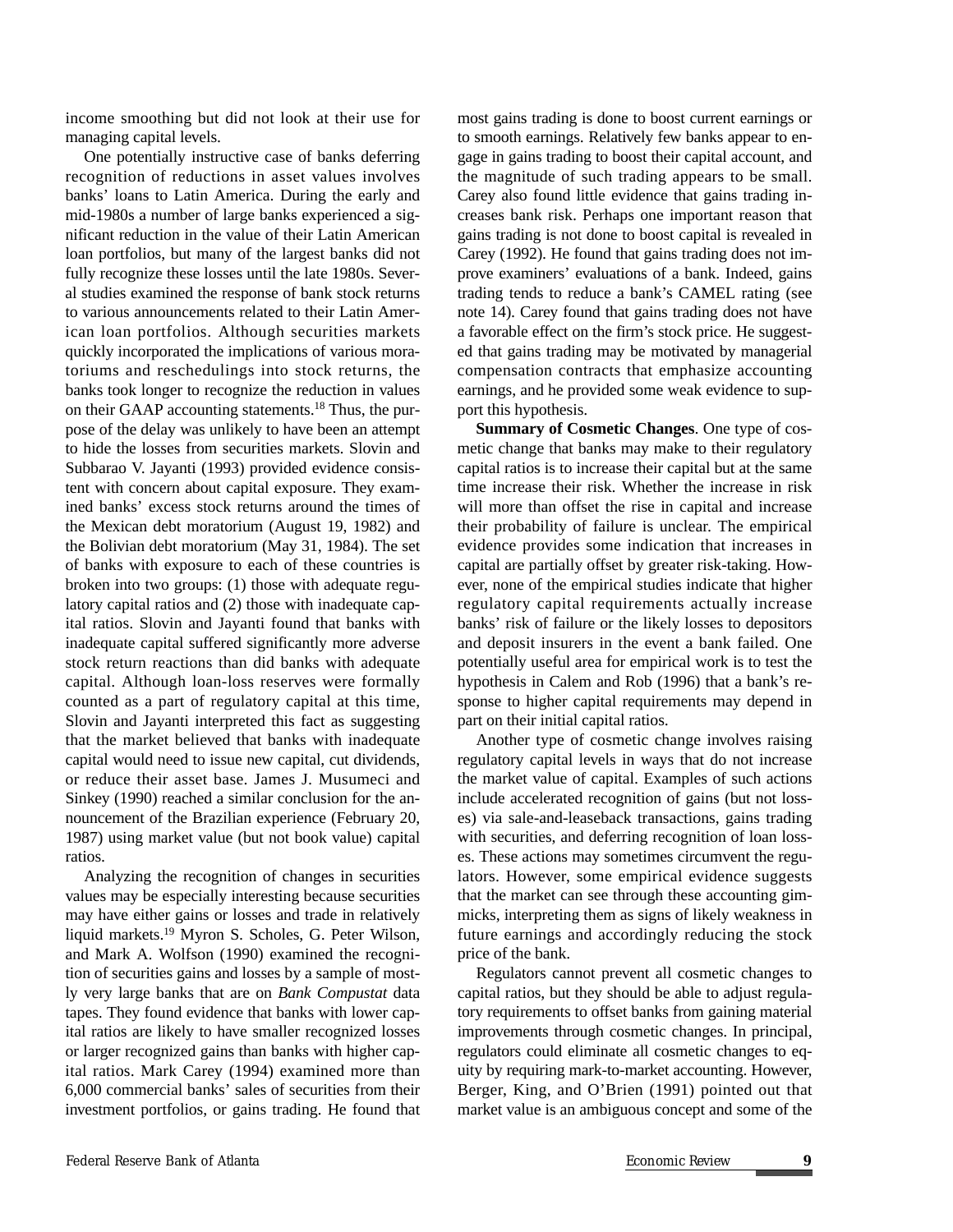more relevant definitions of market value are not subject to perfect measurement. Nevertheless, they noted substantial opportunities for regulators to adjust for cosmetic changes to capital. Similarly, regulators could, in principal, eliminate all incentives for banks to increase their risk exposure by evaluating the riskiness of each bank's total portfolio. Such measures do not exist, however, and may not be attainable as long as management has private information about the riskiness of its assets. However, regulators can identify many of the strategies a bank can follow to increase its risk, and their ability to identify material increases should be enhanced by focusing more on banks' risk management procedures. Moreover, once regulators identify cosmetic changes to capital ratios, they can, at least in the United States, impose higher capital requirements to offset the cosmetic changes.

### *E***ffective Increases in the Capital Cushion**

A bank may provide an effective increase in its capital cushion when that is the cheapest alternative or when regulators give the bank no choice. The increase may stem from reducing the bank's risk exposure or increasing its capital levels.

Wayne Passmore and Steven A. Sharpe (1994) analyzed banks' response to inadequate regulatory capital levels in a model in which banks cannot avoid the regulations by making cosmetic changes to capital ratios. Their analysis suggested that the reason a bank is undercapitalized influences the bank's response and that the time horizon under consideration is also important in some cases. Loan levels decline in the short run (before equity capital levels can adjust) in response to a variety of causes of undercapitalization, including an increase in the risk weighting on loans, an increase in the leverage requirement, or an exogenous capital shock. However, some of these causes may spur a short-term rise in securities holdings. The most striking short-run versus long-run difference relates to exogenous capital shocks, which in the long run has no effect on the size or distribution of a bank's portfolio.

Passmore and Sharpe also analyzed one other important case, that of a decline in loan demand. Ordinarily a decline in loan demand would be considered a drop in the quantity of loans demanded at the going contract rate of interest on loans. From the bank's perspective, however, another equally valid interpretation is that the quantity of loans demanded at the going

contract rate is unchanged but that the bank's expected rate of return at the going contract rate has dropped because the bank anticipates a higher default rate. The second interpretation is especially relevant when considering the impact of sudden declines in the capital level given that the declines are often caused by an increase in default rates on outstanding loans. A decrease in loan demand by itself causes a short- and long-run decrease in loans, a short-run increase in securities, but no long-run change in securities holdings.

**Reducing Risk Exposure**. Banks may reduce their actual risk exposure in a variety of ways, including reducing the volume of risky financial activities and investing in financial instruments with low or negative correlations with their existing portfolio (that is, engaging in diversification or hedging). In order to improve their regulatory capital ratios, however, banks must reduce their volume of risky financial activities. Risk reduction through greater diversification and hedging is not explicitly incorporated into the capital standards.

The literature on risk reduction to enhance regulatory capital ratios focuses on banks' reducing the size of their asset portfolios, especially their lending portfolios. Banks may reduce their portfolios either directly by selling off existing loans with other financial intermediaries or indirectly by first converting loans into securities (a process called securitization). Alternatively, banks may shrink their portfolios by refusing to make new loans that have a positive net present value and allowing loan repayments to shrink the portfolios. From a social perspective, it is likely that some type of loan sale is preferable to banks' refusing to make positive net present value loans.

*Loan Sales*. Loan sales have the potential for improving banks' regulatory capital ratios.20 Potential loan buyers must worry, however, that the selling bank will sell loans that are of lower quality than the buyer expects and will not adequately monitor the loan after it has been sold. One way of alleviating buyers' concerns is for the seller to retain the risk exposure via a recourse agreement or by having the seller retain a junior claim on a fraction of the loan. The regulatory capital requirements are structured, however, so that a selling bank's capital requirement is not reduced to the extent that the sale of a loan does not reflect a reduction in the seller's credit exposure. For example, if a bank sells 80 percent of a loan but retains 99 percent of the credit risk then the bank will get little or no reduction in its capital requirement.

Gary B. Gorton and George G. Pennacchi (1995) suggested that the incentive for sellers to cheat loan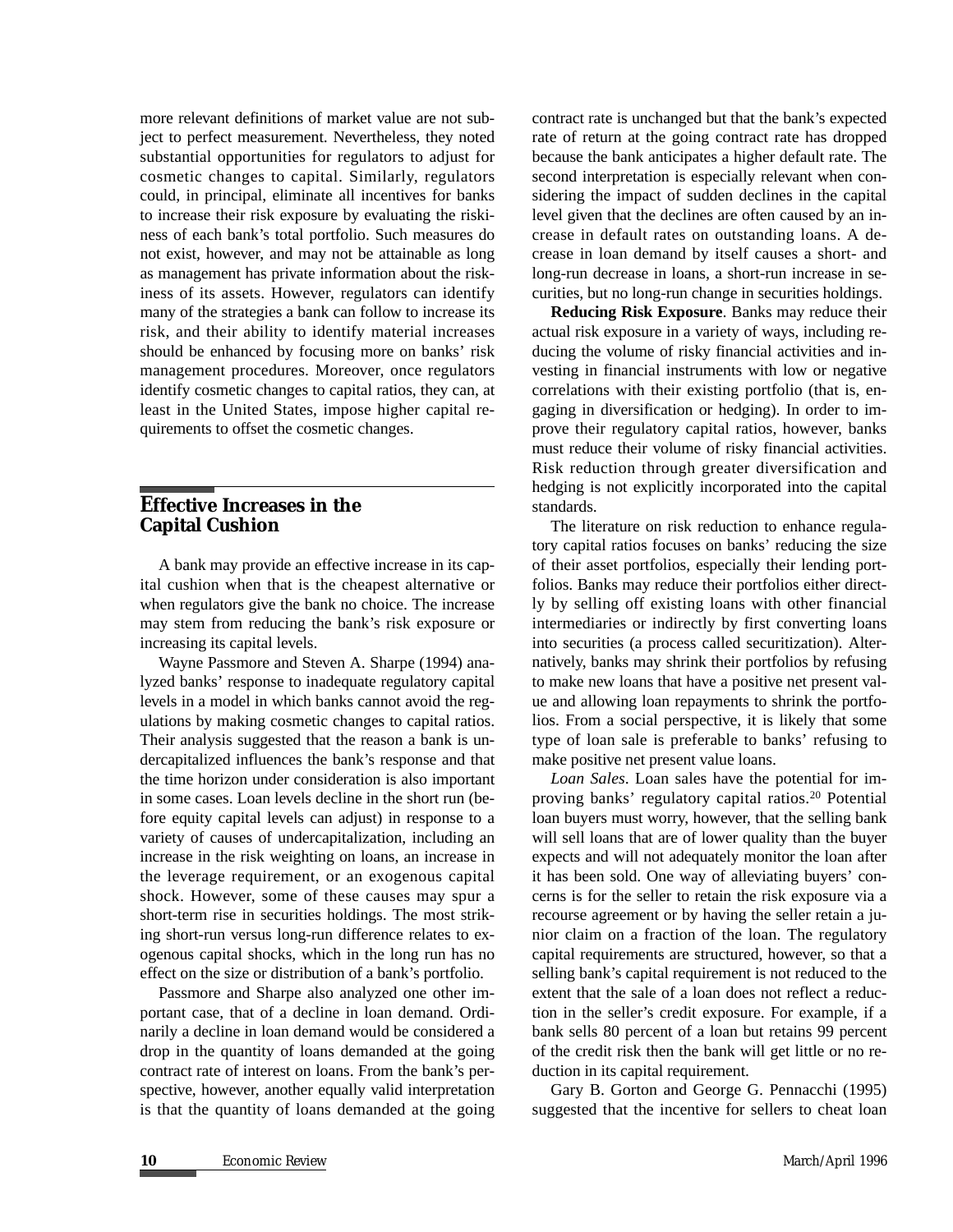buyers may be reduced if the seller retains a fractional interest in the loan and desires to maintain a good reputation so that it can engage in future loan sales. Sellers will face reduced capital requirements if the credit risk that is transferred is proportionate to the amount of the loan; for example, if a bank sells 80 percent of a loan with the buyer assuming 80 percent of each dollar of credit losses, then the selling bank need only include the remaining 20 percent of the loan amount in its regulatory capital ratio calculations.

Most of the theoretical analysis of the implications of capital requirements for loan sales focuses on the choice of retaining or selling newly originated loans. Charles T. Carlstrom and Katherine A. Samolyk (1995) suggested that bankers will sell loans even if they cannot precommit to good behavior if the gains from selling are large enough. Kathleene K. Donahoo and Sherrill Shaffer (1991) showed that small changes in capital requirements will not cause banks to start loan sales programs but may increase the volume in existing programs. Large increases may cause banks to enter the market as loan sellers. Flannery (1989) argued that the type of loan sold may depend in part on how regulators treat it. His particular focus was the effect of the supervisory evaluation of loan quality on the incentive to make and retain certain types of loans. However, he noted that his argument also applies to banks' choice of which loans to sell.

Empirical evidence from Christine Pavel and David Philis (1987) suggested that banks subject to binding capital regulation are more likely to sell loans. Katerina Simons (1993) documented the effectiveness of alternative mechanisms in preventing sellers from taking advantage of buyers. She found that the proportion of the loans retained increases monotonically as the ex post quality of the loan declines.

*Reducing the Amount of New Loans*. Most analyses of reductions in bank lending have focused on the period in the late 1980s and early 1990s that is sometimes called the credit crunch. A major issue in the credit crunch literature is whether binding capital constraints (induced by higher standards or weakened capital bases) resulted in a reduction in bank lending, especially to customers with limited nonbank alternatives. Early analysis identified, and in some cases tested, a variety of possible explanations for the decline in lending, including a reduction in loan supply due to (1) adverse shocks to capital combined with binding regulatory requirements, (2) adverse shocks to capital combined with market pressure for higher capital, (3) an increase in regulatory capital requirements, and (4) less favorable treatment of loans for

the purpose of calculating regulatory capital requirements. Other explanations for the lending declines might be reductions in loan demand due to (1) a perceived decrease in expected loan repayments, (2) a weaker economy, (3) a secular decline in bank's market share, and  $(4)$  banks' higher capital levels.<sup>21</sup>

Determining which of the above factors contributed to the credit decline is impossible a priori because all of them can be supported by changes in the economic environment in the early 1990s. One complication for empirical analysis is that the explanations are not mutually exclusive, so the real question is not which explanations are true but rather what were their relative contributions to the decline. Recent empirical work has focused on multivariate, cross-sectional studies to sort through the various explanations to the extent permitted by the data. Several studies document the shocks to capital in the early 1990s. For example, Diana Hancock, Andrew J. Laing, and James A. Wilcox (1995) showed that the capital shocks for their sample of large banks were twice as large in the early 1990s. Studies by Shrieves and Dahl (1995) and Hancock, Laing, and Wilcox (1995) found that bank portfolios were more sensitive to these shocks in the early 1990s than in the late 1980s . Thus, capital shocks appear to have played at least a partial role in the decline in lending.

While loan losses appear to have contributed to the decline in lending, the impact of the shocks may have been increased if banks' target capital levels rose because of regulatory or market pressure. One source of possibly increased regulatory pressure was the imposition of risk-based capital guidelines in the late 1980s in addition to a leverage (capital to total assets) standard. The risk-based capital standards focused on credit risk, imposing full capital charges on most types of lending to private firms and individuals but smaller charges (in some cases no charge) for many types of securities. Thus, these standards could have caused banks to reallocate their portfolios from loans to securities. While the imposition of risk-based capital guidelines could provide a partial explanation, empirical analysis by Berger and Udell (1991) found little support for a drop in lending related to risk-based capital.

While the imposition of risk-based capital standards does not appear to be an important factor, an increase in market or regulatory leverage targets appears to have occurred in the early 1990s. Shrieves and Dahl (1995) calculated mean target capital ratios for banks using (1) parameters estimated using 1985-89 data and mean values of the explanatory variables in 1990 to 1991 and (2) parameters and mean values of explanatory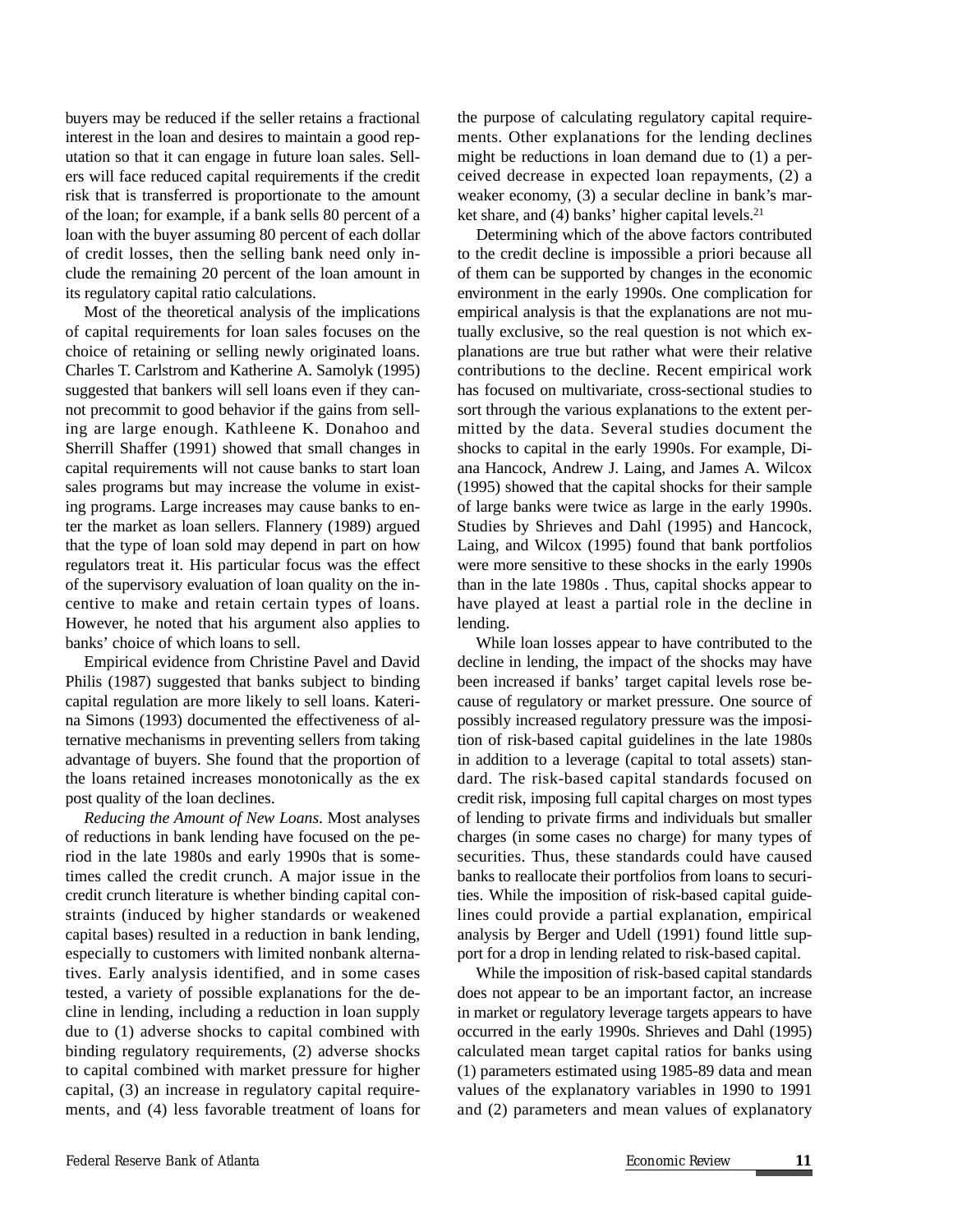variables from 1990 to 1991. They found that the capital targets were higher using the parameters estimated from the 1990-91 data. Thus, the evidence suggests that in 1990-91 banks had higher capital targets and their loans adjusted more rapidly to capital shocks (including any reduction in lending demand).

However, Steven A. Sharpe's (1995) critical review raised a number of questions about what conclusions may be drawn from this literature. One especially important issue he pointed to is that the capital shocks resulted from loan losses, and these loan losses in turn may signal a decline in the profitability of lending. Thus, Sharpe found it difficult to develop an unambiguous interpretation of the credit crunch papers he surveyed. Consistent with this critique, one could ask,

*Because banks may respond to binding regulations in a variety of ways, regulators need to consider what response they want to elicit when formulating new regulations.*

from the regulatory regime. Further, they found evidence, consistent with Peek and Rosengren's, that banks subject to a formal regulatory order to improve their capital adjusted toward their capital targets at a faster rate than did banks not subject to an order.

**Increasing Capital Levels.** The other way that banks may effectively increase their capital cushion is by increasing their regulatory capital. Banks can do so by increasing their retained earnings or issuing new securities. An efficiently run bank is already maximizing its profits given its risk level, so the only way it can increase its retained earnings is by taking more risk (which would initially decrease its effective capital cushion) or reducing its dividends. The types of securities a bank can issue to satisfy its regulatory capital requirements have varied over time. The capital standards have given full weight to common and preferred stock issues, including them in their most limited definitions of capital (core capital). The 1981 standards also counted a type of debt security called mandatory convertible debt (debt that had to be refunded with common or preferred stock) as an element of core capital (called primary capital). More recent standards consider mandatory convertible debt an element of total capital (tier one plus tier two capital), not as an equity issue in core capital. Subordinated debt has been included as an element of total capital but not as an element of core capital in the various post-1981 standards.

An understanding of banks' decision to increase regulatory capital comes from two types of studies: (1) those that examine banks' decision to increase their capital and (2) those that focus on stock market reactions to banks' announcements of plans to issue new capital. Connecting the results of these two types of studies is difficult because the studies of decisions to issue new capital focus on banks whereas the stock market reaction studies focus primarily on bank holding companies. Banks that issue capital directly to the market are generally too small to have widely traded stock issues. In contrast, larger banks typically issue capital to their bank holding company parent, which may or may not have issued a capital instrument to fund the purchase.

Dahl and Shrieves (1990) analyzed 753 equity capital issues occurring during 1986 and 1987. They divided their sample along two dimensions: (1) adequately capitalized (a total capital ratio greater than 7 percent) versus undercapitalized banks (a ratio below 7 percent) and (2) independent banks versus banks affiliated with one-bank holding companies versus banks affiliated with multibank holding companies. The sample of holding company banks was subdivided be-

If the problem was due solely to capital constraints, why did the banks not use the loan sales market to fund the loans?

If regulatory capital requirements played an important role in the credit crunch, then an important question is whether the changes in capital targets were due to changes in regulatory or market pressure, an issue that is outside the scope of the above credit crunch papers. Evidence that regulatory pressure was the dominant factor for at least some banks comes from Joe Peek and Eric S. Rosengren (1995), who focused on lending by banks in New England that were subject to a formal regulatory mandate to improve their capital ratios. Their findings suggest that banks subject to formal orders sought to increase their capital ratios by reducing their loan portfolio significantly faster than banks that were not under a formal order, even after allowing for differences in capital ratios. Two types of additional evidence come from Wall and D. Peterson (1995). First, as previously noted, they found that most banks in their sample had a high probability of coming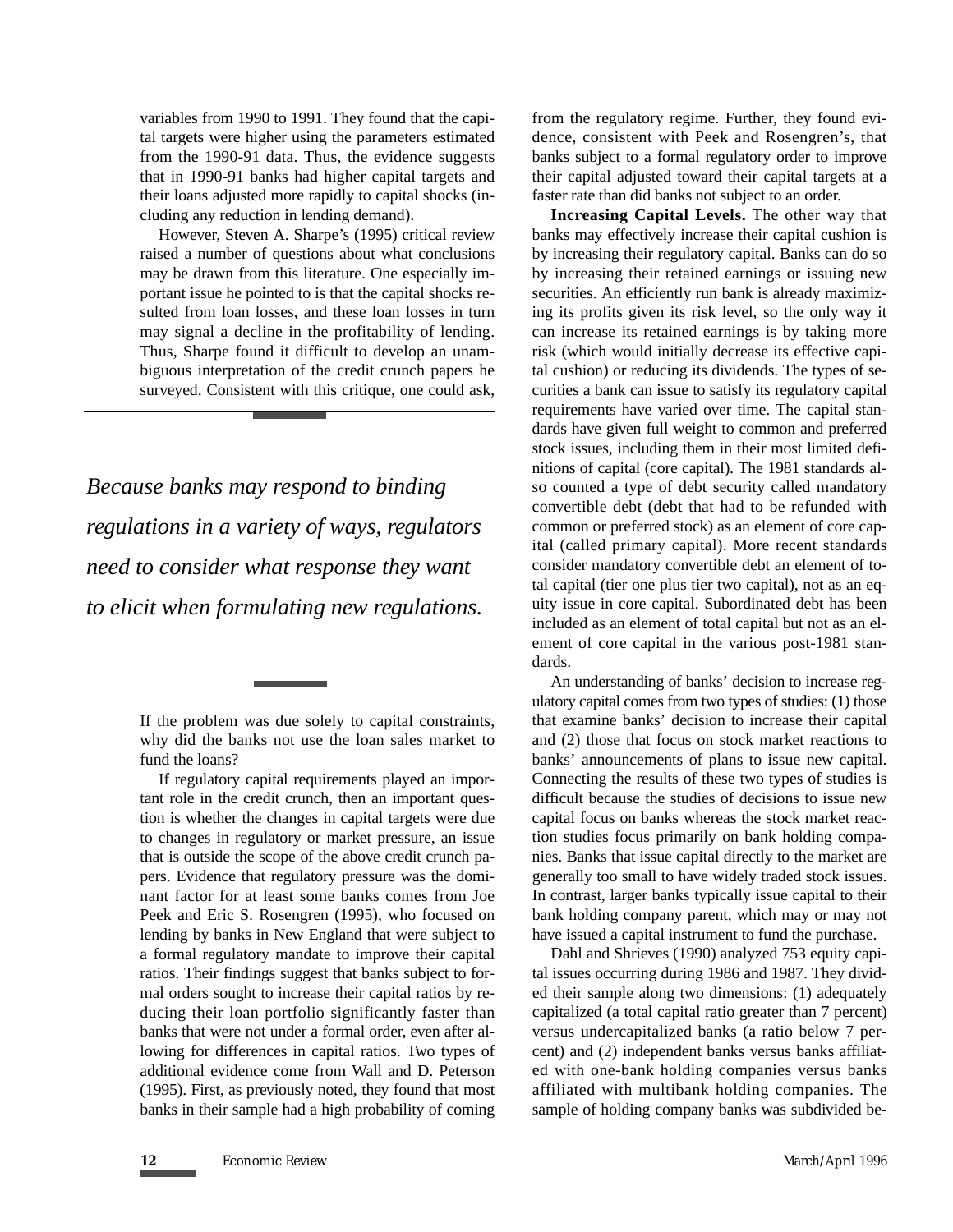cause independent banks issue securities to the market whereas affiliated banks often issue securities to their parents as noted above, and holding company banks may be managed as part of an integrated unit rather than as stand-alone entities. Not surprisingly, Dahl and Shrieves found that, by regulatory standards, undercapitalized banks are more likely than adequately capitalized banks to issue capital. Further, to gauge the importance of regulatory pressure they calculated, using an equation estimated with only adequately capitalized banks, the probability that an undercapitalized bank will issue capital. They found that undercapitalized banks issue equity more often than would be predicted for similar yet adequately capitalized banks.

Dahl and Michael F. Spivey (1995) examined banks during the 1981-88 period that were undercapitalized according to standards used to implement the prompt corrective action provisions of FDICIA. Their goal was to determine which actions were most likely to result in the bank reaching an adequate capital level by the end of 1989. The study found that less than onequarter of undercapitalized banks, pre-FDICIA, paid dividends and that dividend payments were not statistically significantly related to the probability of recovery. In contrast, a bank's survival was significantly related to capital injections into the bank, a decision that is under the control of the firm's managers. As Dahl and Spivey pointed out, owners are unlikely to inject capital into banks that will probably be closed by the regulators. Dahl and Spivey's results also suggest that expense control (salary and occupancy expense and interest expense) is significantly related to whether, but not how quickly, a bank becomes adequately capitalized.

Analyzing stock market reactions to bank capital issuance decisions may provide more insight into the private costs of raising new capital. Wall and Pamela P. Peterson (1991) reviewed bank holding companies' decisions to issue several types of new securities between 1982 and 1986. They found significantly negative abnormal returns for common stock but not for preferred stock, convertible debt, mandatory convertible debt, and subordinated debt. They found that the common stock returns were significantly lower than those for mandatory convertible debt (at the 5 percent level) and preferred stock (at the 10 percent level). After further analysis of the characteristics of the issuing firms and the abnormal returns, Wall and Peterson concluded that their results are best explained by a Myers and Majluf-type (1984) model.

The hypothesis that common stock issues may signal adverse private information is supported by Slovin,

Sushka, and Polonchek (1992), who analyzed the effect of the issuance announcement on the stock returns of the issuing bank holding companies' competitors. The researchers focused on the issuance decision by money center banks in the United States during the period from 1975 to 1988 and analyzed three groups of competitors: other money center banking organizations, a sample of regional banking organizations, and a sample of investment banking firms. They found that all three groups of competitors showed significantly negative abnormal returns in the wake of the securities issuance announcement. In contrast, similar analysis of the stock returns of the competitors of industrial firms revealed no significant market response on the part of the competitors. These results suggest that the decision to issue common stock may have signaled the market that it overvalued the assets of large financial firms.

Marcia Million Cornett and Hassan Tehranian (1994) suggested another way to look for evidence that bank holding companies' common stock issues signal adverse information. They compared the abnormal stock returns of issuing bank holding companies that have capital ratios below regulatory requirements with those of issuing bank holding companies that have adequate regulatory capital ratios. Bank holding companies with capital ratios above the regulatory requirements are likely to be voluntary issuers that could avoid issuing new capital if their managers thought their stock was undervalued. In contrast, bank holding companies with capital levels below the regulatory requirements may have been involuntary issuers of capital in the sense that the regulatory costs of not issuing new capital would exceed any losses from issuing stock that management believed was undervalued. Cornett and Tehranian's results support the hypothesis that voluntary common stock issues had significantly lower abnormal returns than did involuntary issues. The abnormal returns associated with other types of capital issues are insignificant for both the voluntary and involuntary samples.

**Summary of Effective Increases in the Capital Cushion.** Banks can increase their regulatory capital ratios and their true capital cushions by shrinking their loan portfolio. One way to shrink the portfolio is to sell loans to other financial intermediaries. A possible problem with such sales is that the buyers will discount the loans to reflect the possibility that the seller may be trying to unload its weaker loans. To offset this concern, banks selling loans tend to sell more of their higher-quality loans. Another way of shrinking the portfolio is to refuse to make good new loans while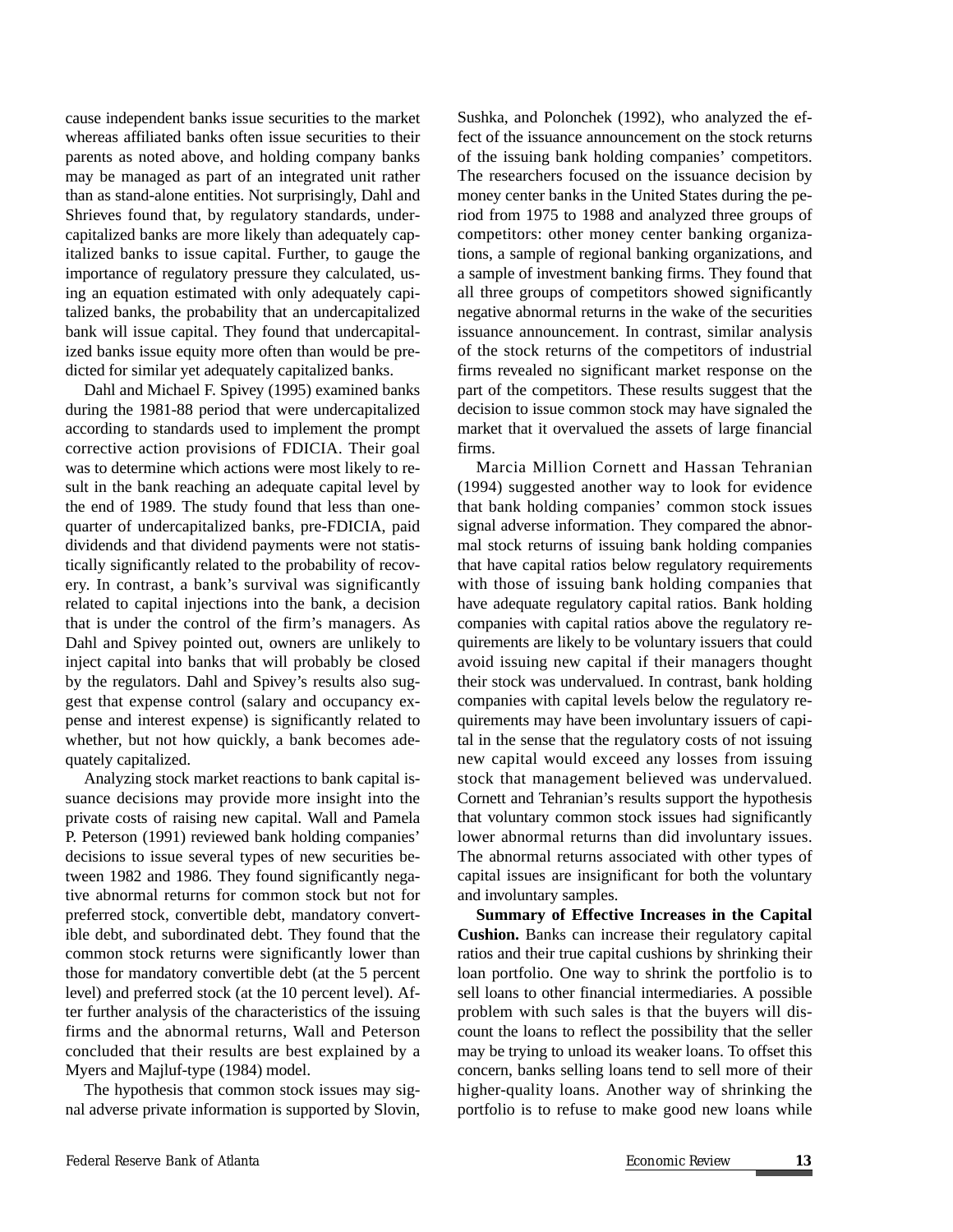accepting repayment on outstanding loans. The extent to which this practice has occurred is difficult to measure, however, because banks that have had adverse shocks to their capital may also be in markets with few good lending opportunities. Banks may also increase their regulatory capital ratios by issuing new capital instruments.

One theme that arises in both the discussion of cosmetic changes and the discussion of new capital instruments is that of the stock market's reaction to different ways of meeting the capital regulations. The market rewards banks that can meet capital requirements through profits from ordinary operations without relying on cosmetic accounting changes. On the other hand, banks that must resort to accounting gimmicks or new capital issues are viewed as signaling weak future profitability, and their stock prices drop to reflect that adverse signal.

## *C***onclusion**

Bank capital ratios have become a primary measure of banks' financial condition as a result of international efforts to achieve a degree of harmony in bank supervisory rules across countries and the inclusion of prompt corrective action in FDICIA. If this focus on bank capital is to continue, then a better understanding of banks' responses to binding capital regulation would be valuable.

One question about which little is said in this article is, What determines banks' choices from the menu of alternatives when they are confronted with binding regulation? Given that banks are likely to choose the option that has the lowest long-run costs, a better way of stating the question is, What determines the relative magnitudes of cost associated with each of the alternatives? More research on this topic would be desirable.

Because banks may respond to binding regulations in a variety of ways, regulators need to consider what response they want to elicit when formulating new regulations. Presumably the regulations are being imposed to reduce the risk of a systemic problem and the expected losses of the deposit insurance agency. If so, then regulations that encourage cosmetic responses are, by definition, unlikely to accomplish regulatory goals. Whether regulators should care whether banks meet the regulations by reducing the volume of their risky activities or by increasing their capital is less obvious. On the one hand, one could easily imagine circumstances under which a reduction in bank lending would be considered undesirable in the short run. However, pressing banks to undertake the alternative of increasing capital might be even more costly in the long run. A third alternative, which is not feasible under the current guidelines, would be to allow banks to reduce risk exposure by increased diversification or hedging. This option could prove to be the least costly to banks and society in many instances.

#### **Notes**

- 1. For a long-term perspective on bank capital levels, see Kaufman (1992).
- 2. For a broader discussion of capital regulation see Berger, Herring, and Szegö (1995).
- 3. For a survey of systemic risk issues both prior to and after the passage of the Federal Deposit Insurance Corporation Improvement Act of 1991, see Wall (1993).
- 4. Marcus (1983) argued that regulators were successful in preventing any one bank from reducing its capital ratios substantially below the industry average yet were unable to prevent the industry as a whole from ratcheting their capital ratios downward.
- 5. For a review of the 1981 capital standards, see Wall (1989).
- 6. For a discussion of the 1988 risk-based standards, see Wall (1989).
- 7. See Wall (1993) for a discussion of the act.
- 8. Selling an asset that has appreciated in value may reduce the economic capital of a bank by accelerating the tax the bank pays on its earnings from the asset.
- 9. See Miller (1995) for a discussion of the relevance of Modigliani and Miller's propositions to banking.
- 10. For example, see Modigliani and Miller (1963), DeAngelo and Masulis (1980), and Masulis and Trueman (1988) on income taxes and Baxter (1967) and Kraus and Litzenberger (1973) on bankruptcy costs.
- 11. Diseconomies of scale exist if an increase in volume results in an increase in average unit costs. Dead-weight losses of bankruptcy are costs that arise solely because of the bankruptcy and provide no social value. An example of a dead-weight cost would be the legal costs arising from a bank's failure.
- 12. See Jensen and Meckling (1976), Barnea, Haugen, and Senbet (1981), and Jensen (1986) for a discussion of agency costs in more general settings.
- 13. However, even with the setting of numeric targets, the regulatory requirements were not perfectly transparent because supervisors could set higher requirements on a case-by-case basis.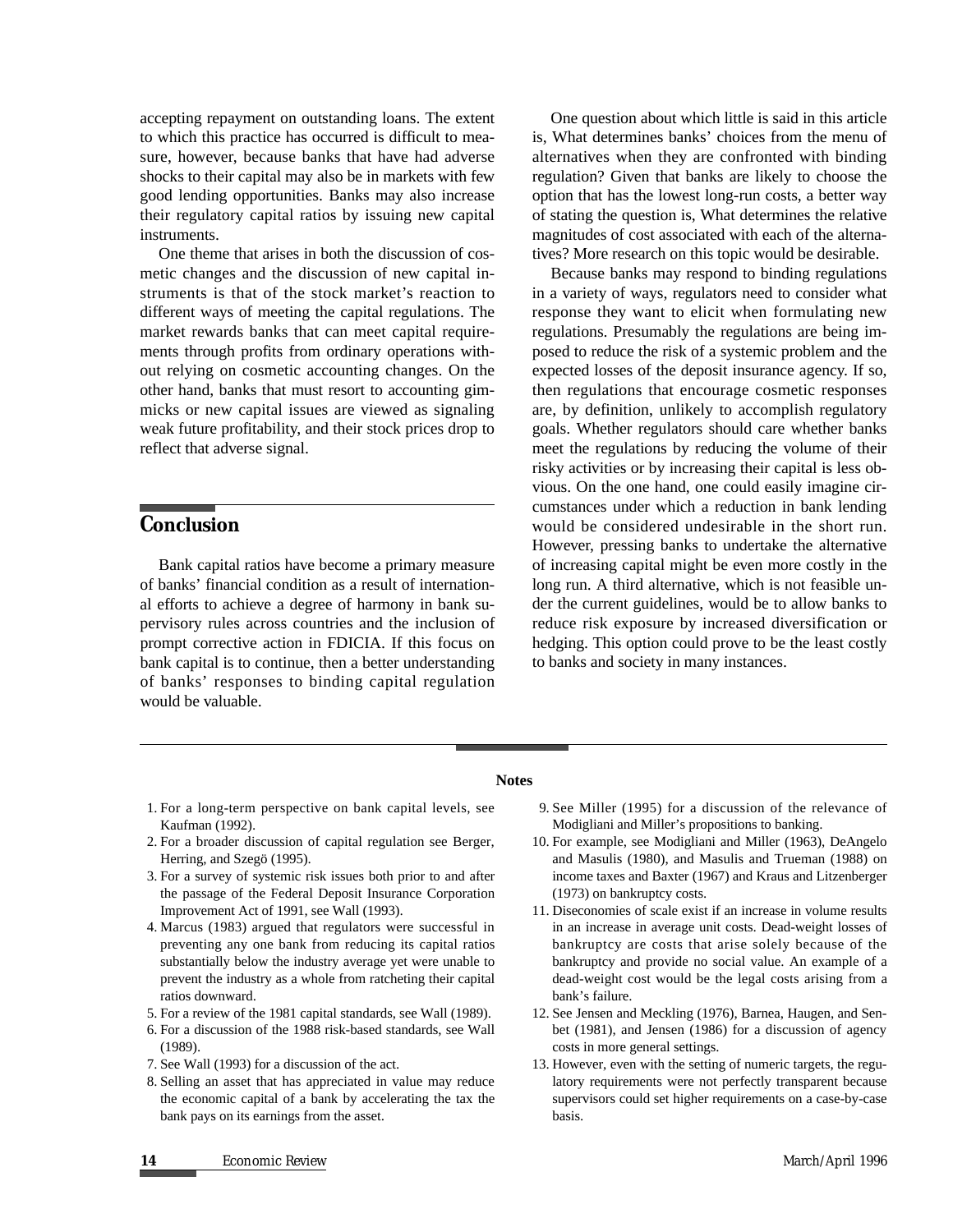- 14. Cargill (1989, 357) analyzed the contribution of CAMEL ratings in explaining bank certificate of deposit (CD) rates. (CAMEL [capital, assets, management, earnings, and liquidity] ratings are an index used by examiners to summarize their evaluation of a commercial bank.) He concluded that "confidential CAMEL ratings assigned to banks on the basis of on-site examination are largely proxies for market information." However, CD rates cannot be used to determine whether CAMEL ratings reflect the results of confidential, on-site examinations because by definition this information would not be known to the market. All that can be said is that CAMEL ratings do not contain publicly available information that is not already incorporated in Cargill's other explanatory variables.
- 15. Bank holding companies and banks are treated separately because some of the factors influencing the two capital ratios may be different. For example, a bank holding company's consolidated capital ratio is likely to influence the firm's tax liability, whereas a subsidiary bank's capital ratio may not influence the bank holding company's overall tax liability. For example, a bank holding company may issue debt and pass it along to a subsidiary bank as equity or issue equity and pass it along as debt.
- 16. Management may not choose riskier portfolios even if they increase shareholder wealth if managers and shareholders have divergent interests. Noe, Rebello, and Wall (1996) showed how a combination of regulatory policies for bank

closure and management compensation may be used to discourage management from following higher risk strategies, even when these strategies are optimal for shareholders.

- 17. Studies of troubled nonbank firms suggest that managers may make judicious choice of accounting treatments either to avoid violations of debt covenants or to win concessions from unions or the government. Several studies indicate that the closer a firm is to violating its debt covenant restriction, the more likely that the firm's management will select income-increasing accounting choices (Christie 1990, De-Fond and Jiambalvo 1994, Skinner 1993, and Sweeney 1994). There is some evidence that firms in financial difficulty may make income-decreasing choices if the lower income increases the likelihood of winning concessions from unions or the government (DeAngelo, DeAngelo, and Skinner 1994).
- 18. For example, see Smirlock and Kaufold (1987), Bruner and Simms (1987), and Mansur, Cochran, and Seagers (1990).
- 19. A recent decision (FAS 115) by the Financial Accounting Standards Board effectively requires banks to mark most of their securities portfolio to market for the purposes of determining their capital as measured by generally accepted accounting principles.
- 20. See Berger and Udell (1991) for a more extensive review of the securitization literature.
- 21. For a review of many of the issues associated with the credit crunch see Federal Reserve Bank of New York (1994).

#### **References**

- Alfriend, Malcolm C. "International Risk-based Capital Standard: History and Explanation." Federal Reserve Bank of Richmond *Economic Review* (November/December 1988): 28-34.
- Avery, Robert B., and Allen N. Berger. "Risk-based Capital and Deposit Insurance Reform." *Journal of Banking and Finance* 15 (September 1991): 847-74.
- Barnea, Amir, Robert A. Haugen, and Lemma W. Senbet. "Market Imperfections, Agency Problems, and Capital Structure." *Financial Management* 10 (Summer 1981): 7-22.
- Baxter, Nevins. "Leverage, Risk of Ruin, and the Cost of Capital." *Journal of Finance* 22 (September 1967): 395-403.
- Berger, Allen N., Richard J. Herring, and Giorgio P. Szegö. "The Role of Capital in Financial Institutions." *Journal of Banking and Finance* 19 (June 1995): 393-430.
- Berger, Allen N., Kathleen Kuester King, and James M. O'Brien. "The Limitations of Market Value Accounting and a More Realistic Alternative." *Journal of Banking and Finance* 15 (September 1991): 753-83.
- Berger, Allen N., and Gregory F. Udell. "Securitization, Risk, and the Liquidity Problem in Banking." Board of Governors of the Federal Reserve System, Finance and Economics Discussion Series, no. 181, 1991.
- Bruner, Robert F., and John M. Simms Jr. "The International Debt Crisis and Bank Security Returns in 1982." *Journal of Money, Credit, and Banking* 19 (February 1987): 46-55.
- Calem, Paul S., and Rafael Rob. "The Impact of Capital-based Regulation on Bank Risk-taking: a Dynamic Model." Board of Governors of the Federal Reserve System, Finance and Economics Discussion Series, 96-12, 1996.
- Carey, Mark. "Why Do Banks Gains-Trade?" Board of Governors of the Federal Reserve System, unpublished paper, 1992.
- ——. "Snacking and Smoothing: Gains Trading of Investment Account Securities by Commercial Banks." Board of Governors of the Federal Reserve System, unpublished paper, 1994.
- Cargill, Thomas F. "Ratings and the CD Market." *Journal of Financial Services Research* 3 (December 1989): 347-58.
- Carlstrom, Charles T., and Katherine A. Samolyk. "Loan Sales as a Response to Market-based Capital Constraints." *Journal of Banking and Finance* 19 (June 1995): 627-46.
- Christie, Andrew A. "Aggregation of Test Statistics: An Evaluation of the Evidence on Contracting and Size Hypotheses." *Journal of Accounting and Economics* 12 (1990): 15-16.
- Cornett, Marcia Million, and Hassan Tehranian. "An Examination of Voluntary versus Involuntary Security Issuances by Commercial Banks: The Impact of Capital Regulations on Common Stock Returns." *Journal of Financial Economics* 35 (February 1994): 99-122.
- Dahl, Drew, and Ronald E. Shrieves. "The Impact of Regulation on Bank Equity Infusions." *Journal of Banking and Finance* 14 (December 1990): 1209-28.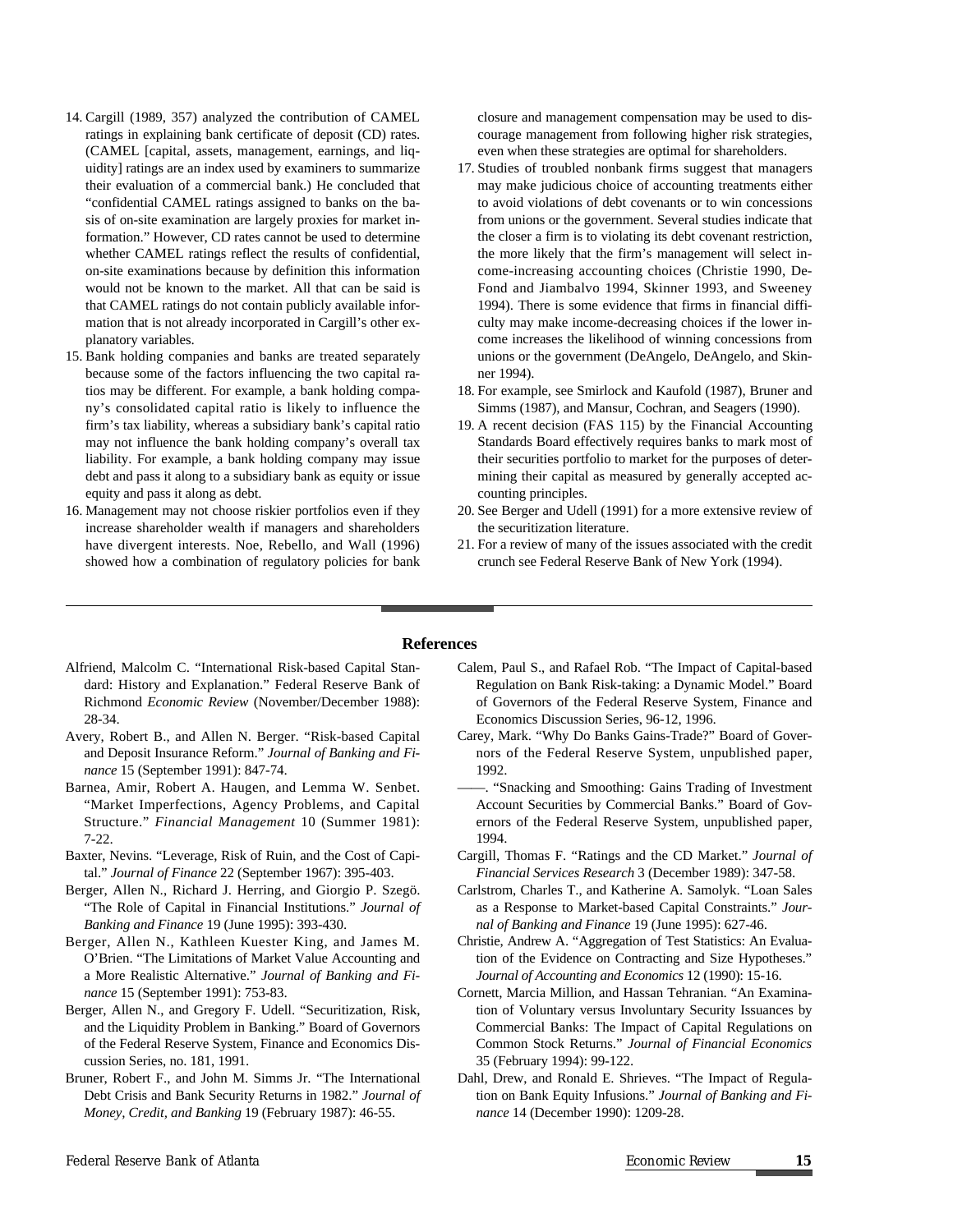Dahl, Drew, and Michael F. Spivey. "Prompt Corrective Action and Bank Efforts to Recover from Undercapitalization." *Journal of Banking and Finance* 19 (May 1995): 225-43.

DeAngelo, Harry, Linda DeAngelo, and Douglas J. Skinner. "Accounting Choice in Troubled Companies." *Journal of Accounting and Economics* 17 (1994): 113-43.

DeAngelo, Harry, and Ronald W. Masulis. "Leverage and Dividend Irrelevancy under Corporate and Personal Taxation." *Journal of Finance* 35 (May 1980): 453-64.

DeFond, Mark L., and James Jiambalvo. "Debt Covenant Violation and Manipulation of Accruals." *Journal of Accounting and Economics* 17 (1994): 145-76.

Donahoo, Kathleene K., and Sherrill Shaffer. "Capital Requirements and the Securitization Decision." *Quarterly Review of Economics and Business* 31 (Winter 1991): 12-23.

Federal Reserve Bank of New York. *Studies on Causes and Consequences of the 1989-92 Credit Slowdown.* 1994.

Flannery, Mark J. "Capital Regulation and Insured Banks' Choice of Individual Loan Default Risks." *Journal of Monetary Economics* 24 (September 1989): 235-58.

——. "Debt Maturity and the Deadweight Cost of Leverage: Optimally Financing Banking Firms." *American Economic Review* 84 (March 1994): 320-31.

Flannery, Mark J., and Sorin M. Sorescu. "Evidence of Bank Market Discipline in Subordinated Debenture Yields: 1983- 1991." *Journal of Finance* 51 (September 1996): 1347-77.

Furlong, Frederick T., and Michael C. Keeley. "Capital Regulation and Bank Risk-taking: A Note." *Journal of Banking and Finance* 13 (December 1989): 883-91.

Gennotte, Gerard, and David Pyle. "Capital Controls and Bank Risk." *Journal of Banking and Finance* 15 (September 1991): 805-24.

Gilbert, R. Alton, Courtenay C. Stone, and Michael E. Trebing. "The New Bank Capital Adequacy Standards." Federal Reserve Bank of St. Louis *Economic Review* 67 (May 1985): 12-35.

Gorton, Gary B., and George G. Pennacchi. "Banks and Loan Sales: Marketing Nonmarketable Assets." *Journal of Monetary Economics* 35 (August 1995): 389-411.

Greenawalt, Mary Brady, and Joseph F. Sinkey Jr. "Bank Loan-Loss Provisions and the Income-smoothing Hypothesis: An Empirical Analysis, 1976-1984." *Journal of Financial Services Research* 1 (December 1988): 303-18.

Hancock, Diana, Andrew J. Laing, and James A. Wilcox. "Bank Capital Shocks: Dynamic Effects on Securities, Loans, and Capital." *Journal of Banking and Finance* 19 (June 1995): 661-77.

Hughes, Joseph P., and Loretta J. Mester. "Bank Capitalization and Cost: Evidence of Scale Economies in Risk Management and Signaling." Federal Reserve Bank of Philadelphia Working Paper 96-2, 1996.

Jagtiani, Julapa, Anthony Saunders, and Gregory Udell. "The Effect of Bank Capital Requirements on Bank Off-Balance-Sheet Financial Innovations." *Journal of Banking and Finance* 19 (June 1995): 647-58.

Jensen, Michael C. "Agency Costs of Free Cash Flow, Corporate Finance, and Takeovers." *American Economic Review* 76 (May 1986): 323-29.

Jensen, Michael C., and William H. Meckling. "Theory of the Firm: Managerial Behavior, Agency Costs, and Ownership Structure." *Journal of Financial Economics* 3 (October 1976): 305-60.

Kahane, Yehuda. "Capital Adequacy and the Regulation of Financial Intermediaries." *Journal of Banking and Finance* 1 (1977): 207-18.

Kaufman, George G. "Capital in Banking: Past, Present, and Future." *Journal of Financial Services Research* 5 (April 1992): 385-402.

Keeley, Michael C. "Bank Capital Regulation in the 1980s: Effective or Ineffective?" Federal Reserve Bank of San Francisco *Economic Review* 1 (Winter 1988): 3-20.

Keeley, Michael C., and Frederick T. Furlong. "A Reexamination of Mean-Variance Analysis of Bank Capital Regulation." *Journal of Banking and Finance* 14 (March 1990): 69-84.

Keeton, William R. "The New Risk-based Capital Plan for Commercial Banks." Federal Reserve Bank of Kansas City *Economic Review* 74 (December 1989): 40-60.

Kendall, Sarah B. "Bank Regulation under Nonbinding Capital Guidelines." *Journal of Financial Services Research* 5 (February 1991): 275-86.

Kim, Daesik, and Anthony M. Santomero. "Risk in Banking and Capital Regulation." *Journal of Finance* 43 (December 1988): 1219-33.

Kimball, Dietrich J., and Christopher James. "Regulation and the Determination of Bank Capital Changes: A Note." *Journal of Finance* 38 (December 1983): 1651-58.

Koehn, Michael, and Anthony M. Santomero. "Regulation of Bank Capital and Portfolio Risk." *Journal of Finance* 35 (December 1980): 1235-44.

Koppenhaver, G.D., and Roger D. Stover. "Standby Letters of Credit and Large Bank Capital: An Empirical Analysis." *Journal of Banking and Finance* 15 (April 1991): 315-27.

Kraus, Alan, and Robert Litzenberger. "A State-Preference Model of Optimal Financial Leverage." *Journal of Finance* 28 (September 1973): 911-22.

Levonian, Mark E. "Have Large Banks Become Riskier? Recent Evidence from Option Markets." Federal Reserve Bank of San Francisco *Economic Review* (Fall 1991): 3-17.

Mansur, Iqbal, Steven J. Cochran, and David K. Seagers. "The Relationship between the Argentinean Debt Rescheduling Announcement and Bank Equity Returns." *Financial Review* 25 (May 1990): 321-34.

Marcus, Alan J. "The Bank Capital Decision: A Time Series-Cross Analysis." *Journal of Finance* 38 (September 1983): 1217-32.

Masulis, Ronald. W., and Brett Trueman. "Corporate Investment and Dividend Decisions under Differential Personal Taxation." *Journal of Financial and Quantitative Analysis* 23 (December 1988): 369-83.

Miller, Merton H. "Do the M&M Propositions Apply to Banks?" *Journal of Banking and Finance* 19 (June 1995): 483-89.

Mingo, John J. "Regulatory Influence on Bank Capital Investment." *Journal of Finance* 30 (September 1975): 1111-21.

Modigliani, Franco, and Merton H. Miller. "The Cost of Capital, Corporation Finance, and the Theory of Investment." *American Economic Review* 48 (June 1958): 261-97.